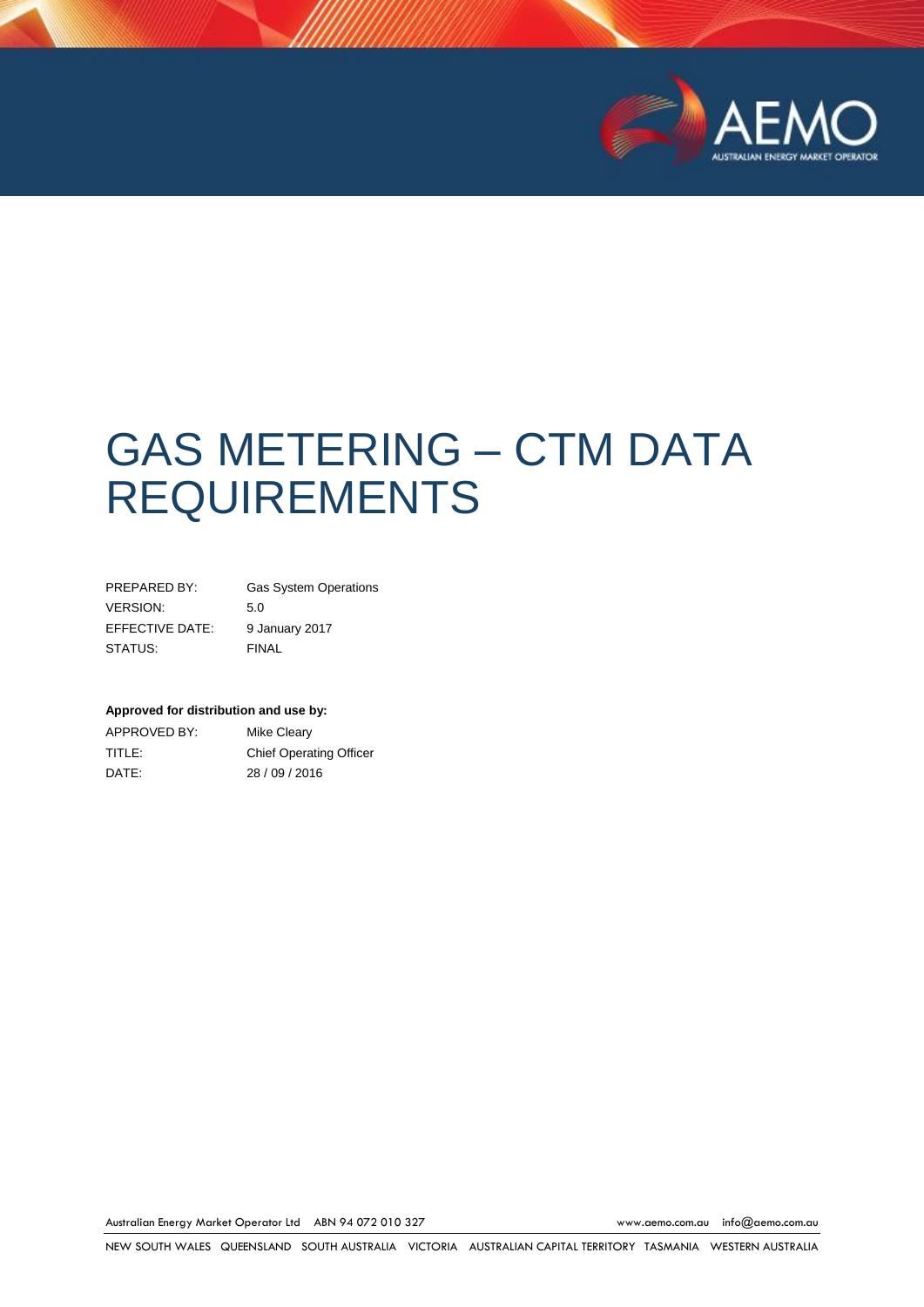

#### **IMPORTANT NOTICE**

#### **Purpose**

AEMO has prepared this document to provide information about Gas Metering – Custody Transfer Meter Data Requirements, as at the date of publication.

#### **Disclaimer**

This document or the information in it may be subsequently updated or amended. This document does not constitute legal or business advice, and should not be relied on as a substitute for obtaining detailed advice about the National Gas Law, the National Gas Rules, or any other applicable laws, procedures or policies. AEMO has made every effort to ensure the quality of the information in this document but cannot guarantee its accuracy or completeness.

Accordingly, to the maximum extent permitted by law, AEMO and its officers, employees and consultants involved in the preparation of this document:

- make no representation or warranty, express or implied, as to the currency, accuracy, reliability or completeness of the information in this document; and
- are not liable (whether by reason of negligence or otherwise) for any statements or representations in this document, or any omissions from it, or for any use or reliance on the information in it.

#### **Copyright**

© 2016 Australian Energy Market Operator Limited. The material in this publication may be used in accordance with the [copyright permissions](http://www.aemo.com.au/About-AEMO/Legal-Notices/Copyright-Permissions) on AEMO's website.

| <b>Version</b> | <b>Effective Date</b> | <b>Summary of Changes</b>                                                                                                                  |
|----------------|-----------------------|--------------------------------------------------------------------------------------------------------------------------------------------|
| 1.0            | <b>June 2001</b>      | First Issue.                                                                                                                               |
| 2.0            | September 2003        | Changed to new format and updated array tables plus minor editorial.                                                                       |
| 3.0            | May 2009              | Changed to include some common new arrays and 6am start of gas day.                                                                        |
| 4.0            | <b>July 2010</b>      | Disclaimer added.                                                                                                                          |
| 5.0            | January 2017          | New arrays added for multi-run metering installations.<br>Diagnostic tools heading removed, diagnostic points are present in other arrays. |

# **VERSION RELEASE HISTORY**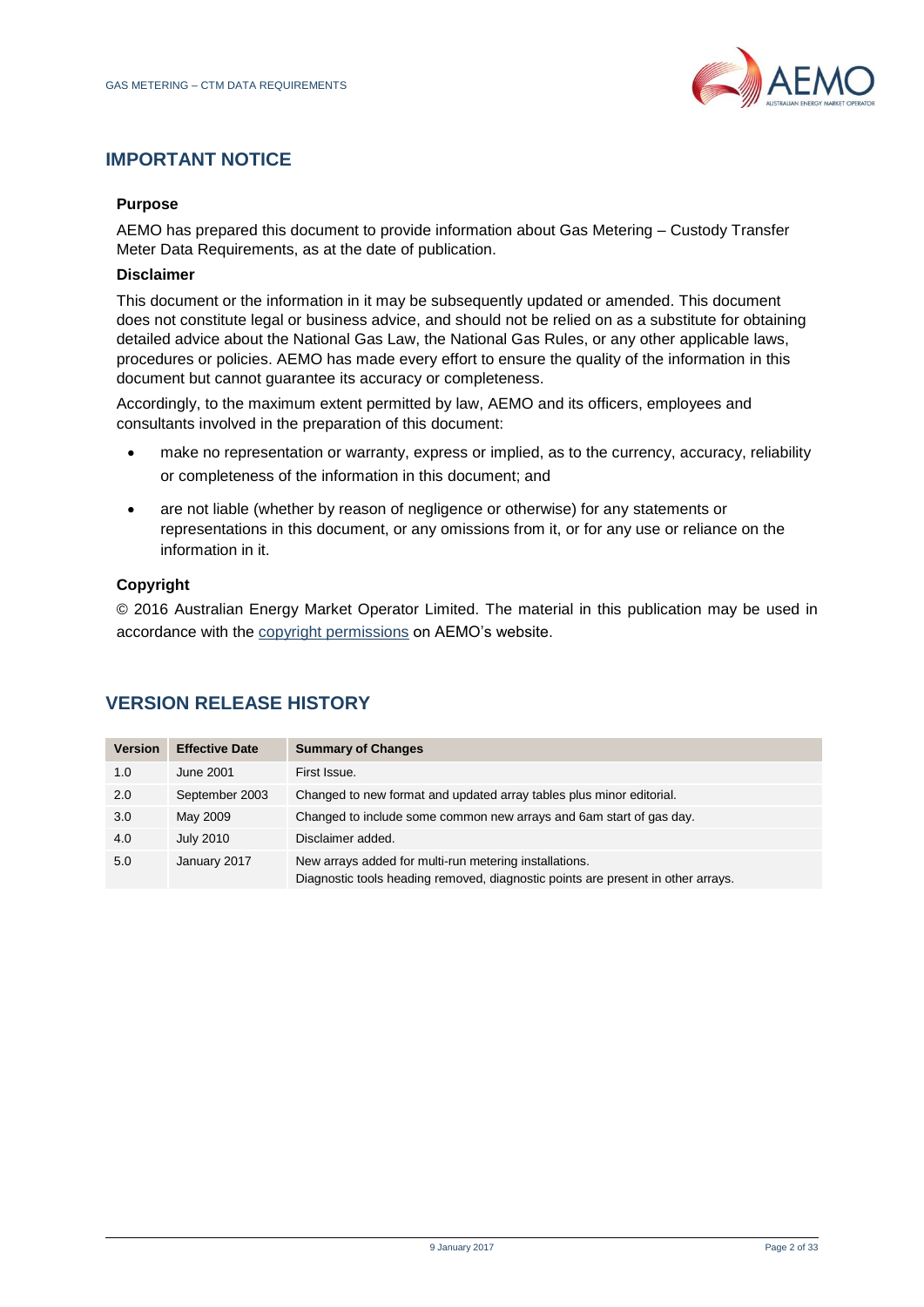

# **CONTENTS**

| 1.               | <b>INTRODUCTION</b>                            | 4              |
|------------------|------------------------------------------------|----------------|
| 1.1              | <b>Purpose and Scope</b>                       | 4              |
| 1.2 <sub>1</sub> | Definitions and Interpretation                 | $\overline{4}$ |
| 1.3              | <b>Related Documents</b>                       | 5              |
| 2.               | <b>REQUIREMENTS</b>                            | 5              |
| 2.1              | Calculation of energy flow                     | 5              |
| 2.2              | Time stamping of data                          | 6              |
| 2.3              | Metering Array Data to be available to AEMO    | 6              |
| 2.4              | Overview of standard arrays                    | 6              |
| 2.5              | Multi-run and orifice metering installations   | 26             |
| 2.6              | Gas chromatograph data to be available to AEMO | 28             |
| 2.7              | Real-time instantaneous readings by AEMO       | 30             |
| 2.8              | Data provided by AEMO                          | 32             |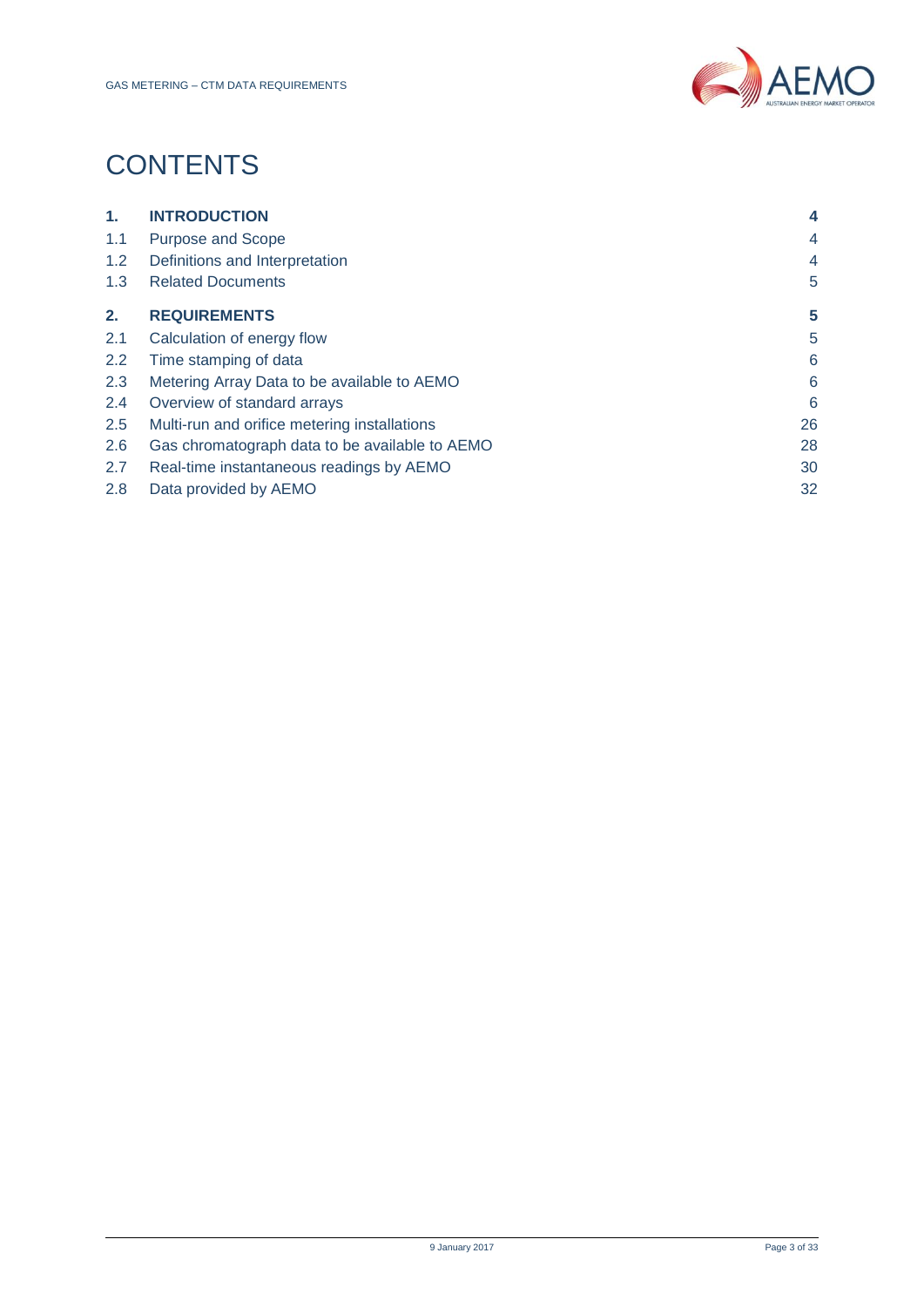

# <span id="page-3-0"></span>**1. INTRODUCTION**

# <span id="page-3-1"></span>**1.1 Purpose and Scope**

This document sets out AEMO's requirements relating to the transmission of data from Custody Transfer Meters (CTMs) associated with the Declared Transmission System (DTS) operated by AEMO.

This document covers the CTM data to be transmitted to AEMO under the AEMO Wholesale Market Metering Communications Procedures. It applies to all CTMs except those that have derogations under the National Gas Rules (NGR). These requirements can also be applied to meters not associated with the DTS where agreed by the AEMO and the *responsible person*.

The NGR and the National Gas Law (NGL) prevail over this document to the extent of any inconsistency.

#### <span id="page-3-2"></span>**1.2 Definitions and Interpretation**

#### **1.2.1 Glossary**

The words, phrases and abbreviations set out below have the meanings set out opposite them when used in this document.

Terms defined in the NGL or the NGR have the same meanings in this document unless otherwise specified in this clause. Those terms are intended to be identified in this document by italicising them, but failure to italicise a defined term does not affect its meaning.

<span id="page-3-3"></span>

| <b>Term</b>              | <b>Definition</b>                                                                                                                                     |
|--------------------------|-------------------------------------------------------------------------------------------------------------------------------------------------------|
| <b>AEMC</b>              | Australian Energy Market Commission.                                                                                                                  |
| Connection<br>point      | A delivery point, a transfer point or a receipt point.                                                                                                |
| <b>CTM</b>               | Custody Transfer Metering facility (includes the metering equipment, RTU, and<br>associated field data processing systems).                           |
| <b>DTS</b>               | Declared Transmission System.                                                                                                                         |
| GC                       | Gas Chromatograph.                                                                                                                                    |
| GCD                      | Gas Composition Data.                                                                                                                                 |
| <b>HV</b>                | Heating Value (the Higher Volumetric HV is used for CTM calculations).                                                                                |
| Julian time              | Time based on Julian calendar as a numbered sequence.                                                                                                 |
| Metering<br>installation | means the meter and associated equipment and installations installed as required<br>under NGR Part 19 Division 3 Subdivision 4 for connection points. |
| <b>NGL</b>               | National Gas Law.                                                                                                                                     |
| NGR (Rules)              | National Gas Rules.                                                                                                                                   |
| PI                       | Data collection and archiving system which stores historical values from AEMO's<br>SCADA system.                                                      |
| Responsible<br>Person    | The person or organisation responsible for providing the metering installation<br>under the NGR (see rule 292).                                       |
| <b>RTU</b>               | Remote Terminal Unit.                                                                                                                                 |
| <b>SCADA</b>             | Supervisory Control And Data Acquisition – the systems used (among other<br>purposes) to collect data from GCs and CTMs and to send data to CTMs.     |
| Standard<br>Conditions   | Reference or base conditions of gas measurement (15 °C and 101.325 kPa<br>absolute).                                                                  |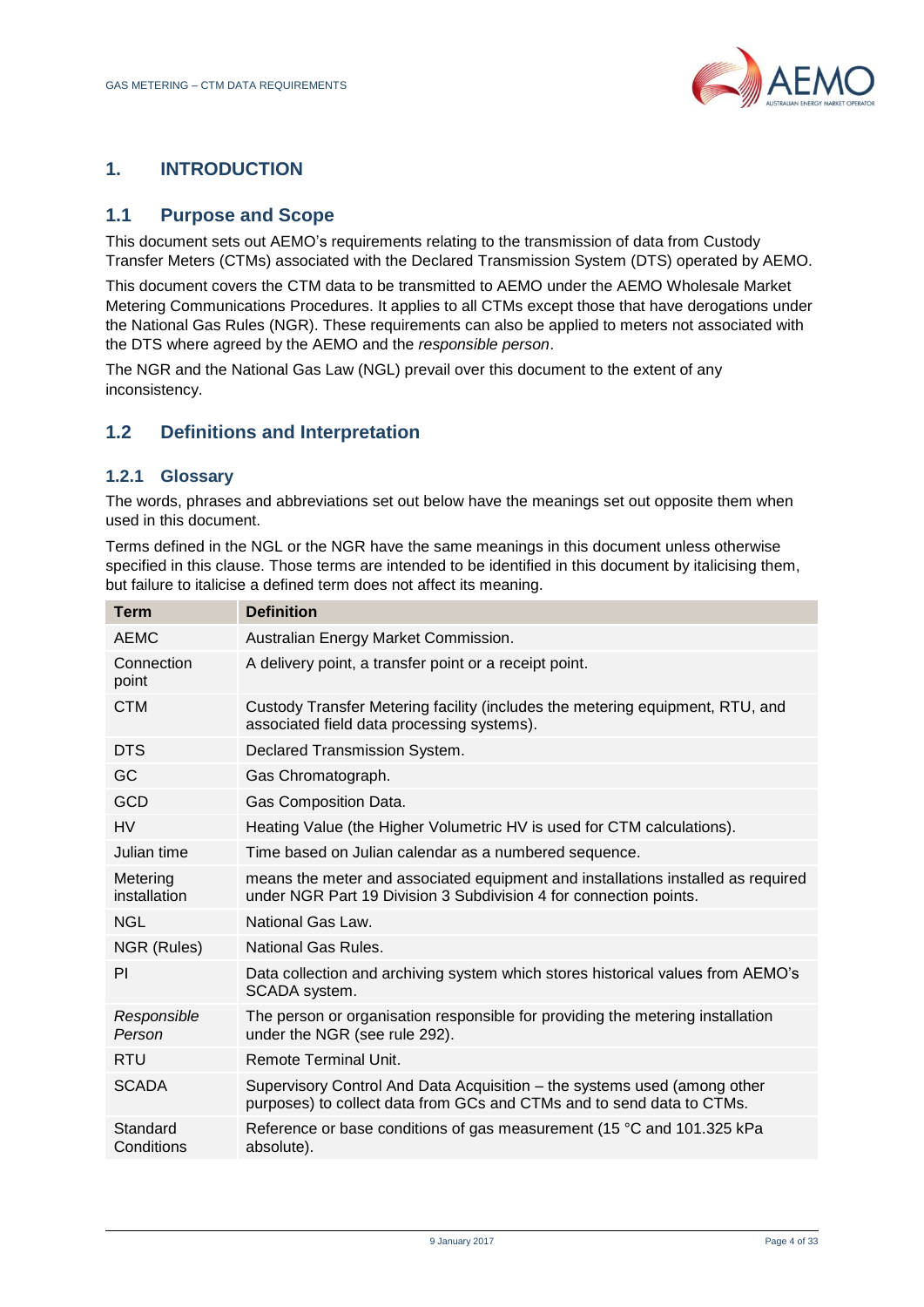

#### **1.3 Related Documents**

| <b>Reference</b> | <b>Title</b>                                                                                                                                   | Location               |
|------------------|------------------------------------------------------------------------------------------------------------------------------------------------|------------------------|
| AGA 3            | Orifice Metering of Natural Gas and Other Related Hydrocarbon Fluids,<br>American Gas Association Report No 3.                                 | Online                 |
| AGA <sub>7</sub> | Measurement of Gas by Turbine Meters, American Gas Association<br>Report No 7.                                                                 | Online                 |
| AGA 8            | Compressibility Factors of Natural Gas and Other Related Hydrocarbon<br>Gases, American Gas Association Report No 8.                           | Online                 |
| <b>API 21</b>    | Manual of Petroleum Measurement Standards - Chapter 21 Flow<br>Measurement Using Electronic Metering Systems, American Petroleum<br>Institute. | Online                 |
| ISO 6976         | Calculation of calorific value, density, relative density and wobbe index<br>from gas composition, International Standards Organisation.       | Online                 |
|                  | Gas Quality Standard and Monitoring Guidelines (Declared<br>Transmission System)                                                               | <b>AEMO</b><br>website |
|                  | Wholesale Market Metering Communications Procedures (Victoria)                                                                                 | <b>AEMO</b><br>website |
|                  | Wholesale Market Data Validation Procedures (Victoria)                                                                                         | <b>AEMO</b><br>website |

# <span id="page-4-0"></span>**2. REQUIREMENTS**

#### <span id="page-4-1"></span>**2.1 Calculation of energy flow**

The rules covering the determination of the energy flow through a metering installation are contained in rule 303 of the NGR. The methodology used within the Remote Telemetry Unit (RTU) for measuring and recording flow parameters shall be based on the API 21 "*Flow Measurement using Electronic Metering Systems*" or other appropriate recognised standards.

To avoid ambiguity and ensure consistency of data supplied to AEMO, the following principles apply:

- The energy content of gas passing through a metering installation shall be expressed in Gigajoules to at least three decimal places.
- The (corrected) volume of gas passing through a metering installation shall be expressed in thousands of standard cubic meters to at least three decimal places. The reference or base conditions of gas measurement shall be 15°C and 101.325 kPa absolute.
- The heating value used for converting corrected volume flow to energy flow shall be the higher heating value (sometimes referred to as the gross heating value). The heating value shall be calculated on a volumetric basis referenced to "15°C" ISO Standard Reference conditions. The Heating Value shall be expressed in units of MJ/m<sup>3</sup> expressed to at least two decimal places. (Note that MJ/m<sup>3</sup> is equivalent to GJ/thousand standard cubic meters).
- The gas compressibility factor Z is to be calculated using the "Detail Characterisation Method" as described in AGA 8 unless alternative methods can be shown to yield acceptable results and are accepted by AEMO.
- The energy and corrected volume passing through the installation shall be recorded in hourly intervals.
- <span id="page-4-2"></span> Where a meter does not pass gas for a full hour, "Hourly Average" readings refer to the average for the entire hour, not just to the time that the meter was passing gas.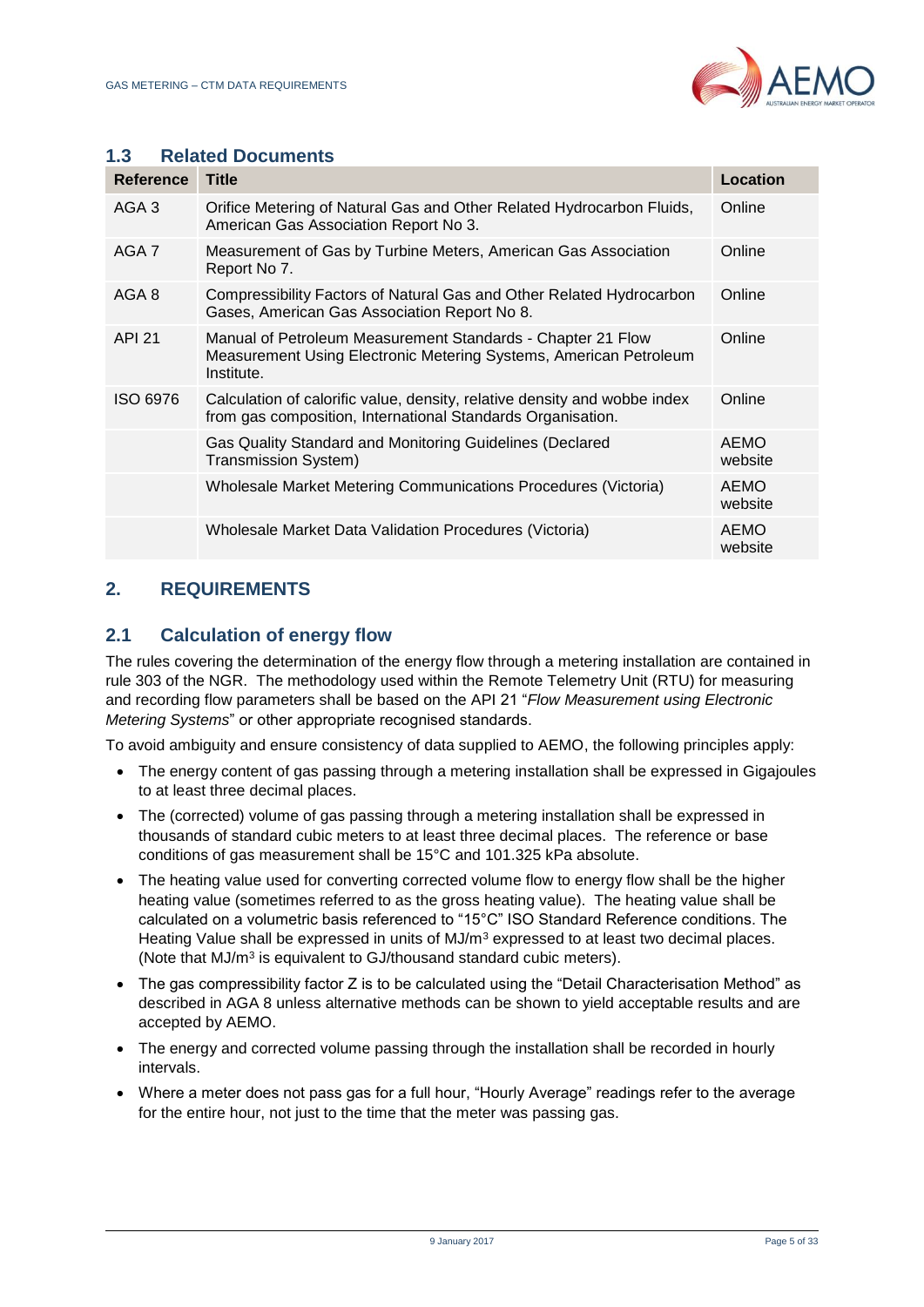

# **2.2 Time stamping of data**

- Australian Eastern Standard Time (AEST) is to be used in data transfers for all time stamping.
- Hourly average data is required for a variety of data points and refers to "hour to hour", "on the hour" data.
- All readings require a "time stamp" as below:
	- $-$  For averaged data, the time stamp relates the start time of a measurement period. For example "hourly average" data for the 1300 to 1400 hrs period would be time stamped 13:00:00. "Daily average" readings are to be referenced to 6:00:00 am AEST.
	- $-$  For "instantaneous" (i.e. single measurement) readings the time stamp indicates the time of measurement.
	- For the "Top of Hour" (TOH) readings the time stamp relates to the instantaneous measurement at the end of the hour. Thus for the 9:00:00 am time stamped data the TOH data is the data at close to 9:59:59 am. The TOH pressure and TOH temperature is the only data handled in this way.
- The time stamping of data shall be within the tolerances specified in the NGR.

# <span id="page-5-0"></span>**2.3 Metering Array Data to be available to AEMO**

- The following tables give preferred lists of the "standard sets" of metering data required by AEMO. Data are normally made available as data arrays and the following tables are listed by their commonly–used array numbering. Note that the "reverse" arrays are not required for meters that only record flow in a single direction.
- Data are required to enable AEMO to check the validity of energy and volume readings supplied from the metering installation. These data assist in development of data substitutions in the event of data corruptions.
- The data arrays listed provide sufficient information to recalculate results in the event of a wide range of RTU failures and also provide sufficient data to enable the checking of calculations performed by the RTU.
- Some additional data relates to meter and RTU diagnostics.

#### <span id="page-5-1"></span>**2.4 Overview of standard arrays**

The following tables give the preferred list of the "standard sets" of metering data. Variations to these "standard sets" are listed below in the tables.

A large number of "non-standard" arrays are in current use but it is preferred that standard arrays are used for new installations or where existing installations are upgraded.

| Array 11 | Run 1 forward flow meter hourly data part 1 |
|----------|---------------------------------------------|
| Array 12 | Run 1 forward flow meter hourly data part 2 |
| Array 21 | Run 2 forward flow meter hourly data part 1 |
| Array 22 | Run 2 forward flow meter hourly data part 2 |
| Array 31 | Run 3 forward flow meter hourly data part 1 |
| Array 32 | Run 3 forward flow meter hourly data part 2 |
| Array 74 | Run 4 forward flow meter hourly data part 1 |
| Array 75 | Run 4 forward flow meter hourly data part 2 |
| Array 13 | Run 1 reverse flow meter hourly data part 1 |
| Array 14 | Run 1 reverse flow meter hourly data part 2 |
| Array 23 | Run 2 reverse flow meter hourly data part 1 |
| Array 24 | Run 2 reverse flow meter hourly data part 2 |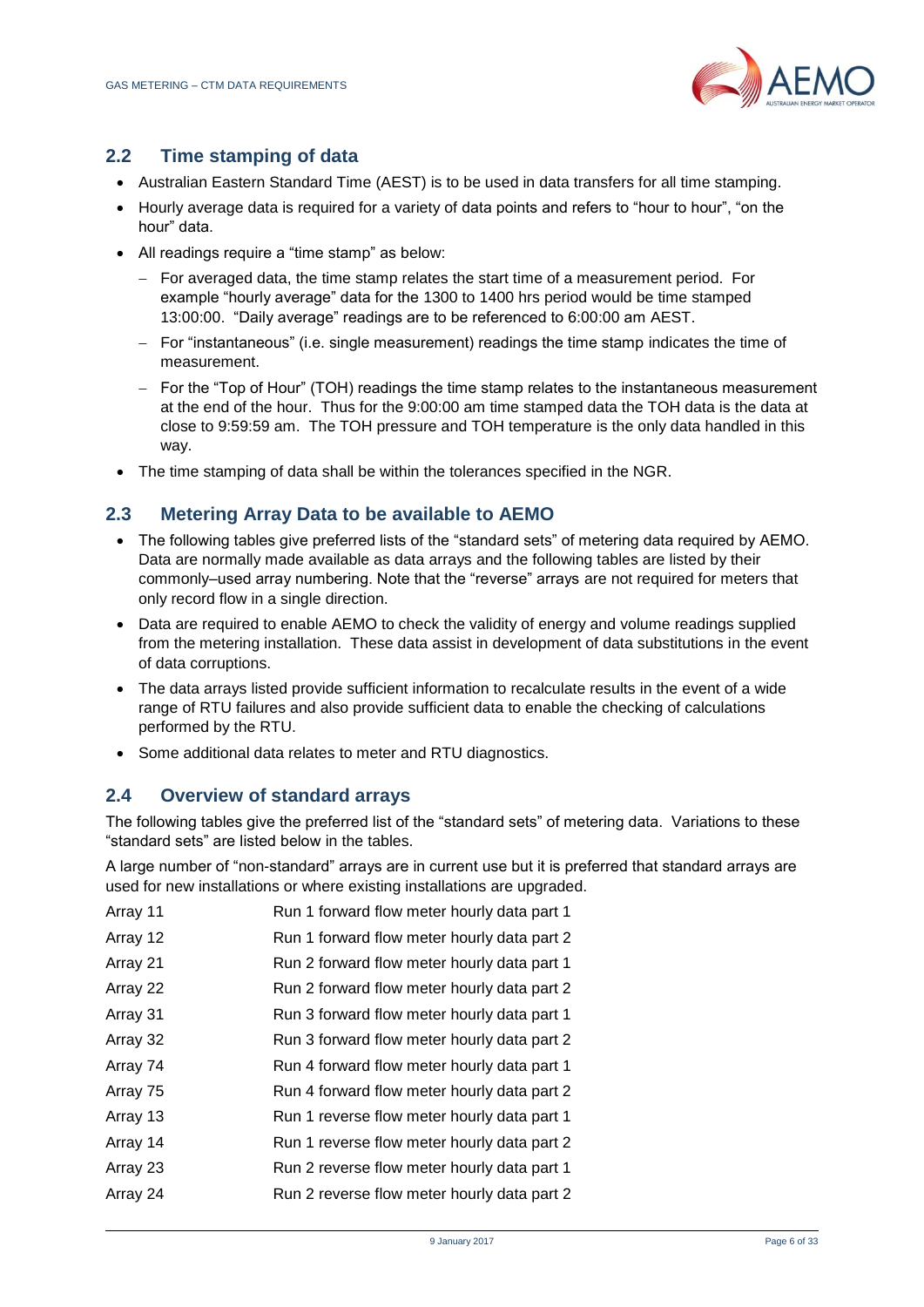

| Array 33          | Run 3 reverse flow meter hourly data part 1                                                           |
|-------------------|-------------------------------------------------------------------------------------------------------|
| Array 34          | Run 3 reverse flow meter hourly data part 2                                                           |
| Array 76          | Run 4 reverse flow meter hourly data part 1                                                           |
| Array 77          | Run 4 reverse flow meter hourly data part 2                                                           |
| Array 40          | Single run forward flow meter hourly data                                                             |
| Array 41          | Single run reverse flow meter hourly data                                                             |
| Array 47          | Single run forward flow meter hourly average data part 1                                              |
| Array 48          | Single run forward flow meter hourly accumulated data part 2                                          |
| Array 67          | Single run reverse flow meter hourly average data part 1                                              |
| Array 68          | Single run reverse flow meter hourly accumulated data part 2                                          |
| the RTU.          | Arrays 47 and 48 are used instead of a single array 40 where smaller array sizes are required to suit |
| the RTU.          | Arrays 67 and 68 are used instead of a single array 41 where smaller array sizes are required to suit |
| Array 50          | Single run forward flow meter daily data                                                              |
| Array 51          | Single run reverse flow meter daily data                                                              |
| Arrays 81, 82, 83 | C6 Gas chromatograph hourly data for stream #1, #2 and #3                                             |
| Arrays 91, 92     | C9 Gas chromatograph hourly data for stream #1 and #2                                                 |
| Array 95          | C9 Gas chromatograph hourly data for stream #1 part 1                                                 |
| Array 96          | C9 Gas chromatograph hourly data for stream #1 part 2                                                 |
| Array 98          | C9 Gas chromatograph hourly data for stream #2 part 1                                                 |
| Array 99          | C9 Gas chromatograph hourly data for stream #2 part 2                                                 |
|                   |                                                                                                       |

Arrays 95 and 96 are used instead of a single array 91 where smaller array sizes are required to suit the RTU.

Arrays 98 and 99 are used instead of a single array 92 where smaller array sizes are required to suit the RTU.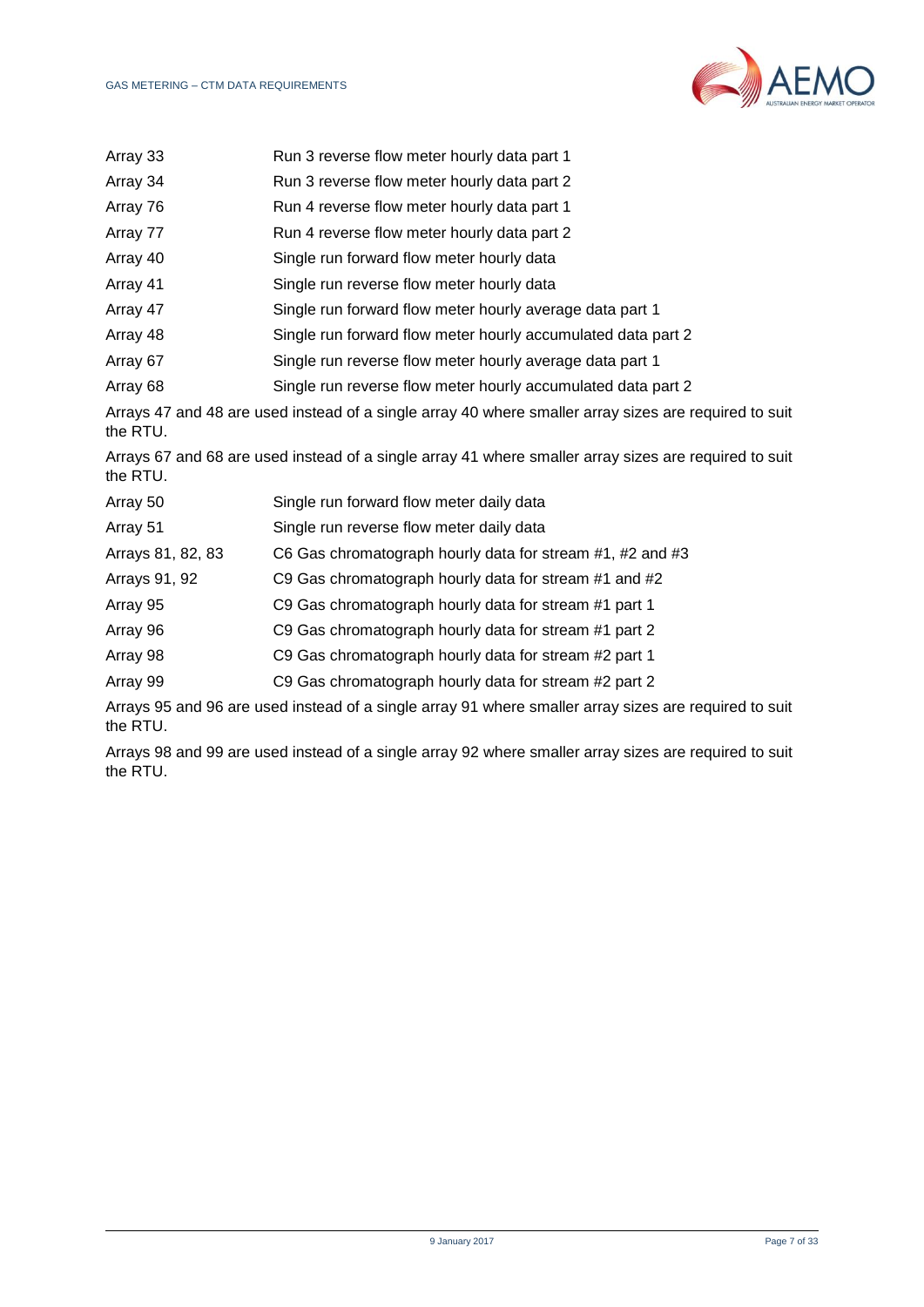#### **Table 1 Hourly Average Forward Flow Historical Data Part 1 – Array 11, 21, 31 and 74**

Arrays 11, 21, 31 and 74 – Run 1, Run 2, Run 3 and Run 4 hourly average forward flow data Part 1 respectively.

| In the table "#" should be replaced by 1, 2, 3 or 4 as appropriate to the run line. |  |
|-------------------------------------------------------------------------------------|--|
|-------------------------------------------------------------------------------------|--|

| Column         | Item                                                | <b>Units</b>      | <b>PI Collect Name</b>    | <b>Comments</b>                                                         |
|----------------|-----------------------------------------------------|-------------------|---------------------------|-------------------------------------------------------------------------|
| 1              | Julian time                                         |                   | HLOG.JULIAN.              | Time stamp (Julian time format)                                         |
| $\overline{2}$ | Hourly Average Pressure.                            | kPag              | MF#PRESAH                 |                                                                         |
| 3              | <b>Hourly Average</b><br>Temperature                | $^{\circ}$ C      | MF#TEMPAH                 |                                                                         |
| 4              | Hourly Average<br><b>Uncorrected Flow Rate</b>      | $m^3/h$           | MF#VOLFAH                 | Uncorrected (Actual) volume flow rate                                   |
| 5              | <b>Hourly Average Corrected</b><br><b>Flow Rate</b> | kscm/h            | MF#VOLBAH                 | Corrected (Standard or Base) volume flow<br>rate                        |
| 6              | Hourly Average Mass Flow<br>Rate                    | tonne/h           | MF#MASSAH                 | kg/h for Coriolis meters                                                |
| 7              | Hourly Average Energy<br>Rate                       | GJ/h              | MF#ENGYAH                 |                                                                         |
| 8              | Hourly Average Zbase                                | $\overline{a}$    | MF#ZEDBAH                 | Compressibility at reference or base<br>conditions                      |
| 9              | Hourly Average Dbase                                | kg/m <sup>3</sup> | MF#DENBAH                 | Gas density at reference or base conditions                             |
| 10             | Hourly Average Zflow                                |                   | MF#ZEDFAH                 | Compressibility at flowing conditions                                   |
| 11             | Hourly Average Dflow                                | kg/m <sup>3</sup> | MF#DENFAH                 | Gas density at flowing conditions                                       |
| 12             | <b>Hourly Average Relative</b><br>Density           |                   | MF#SPGRAH                 | Normally data sent to the meter or from<br>attached GC                  |
| 13             | Hourly Average Heating<br>Value                     | MJ/m <sup>3</sup> | MF#HHVVAH                 | Normally data sent to the meter or from<br>attached GC                  |
| 14             | Daily "Qbit" Error Code                             | $\overline{a}$    | MF#QCOD H                 | Code indicating error in primary or<br>secondary device                 |
| 15             | Daily "Qbit" Error Time                             | s                 | MF#QTIM_H                 | Elapsed time of error during hour                                       |
| 16             | Supercompressibility factor<br>(FPV)                |                   | MF#FPV_AH<br>(MFS#DENCAH) | Supercompressibility factor<br>(Coriolis measured density for Coriolis) |
| 17             | Hourly Average Meter VOS                            | m/s               | MF#VELSAH<br>(NULL)       | Velocity of sound<br>(NULL for Coriolis meter)                          |
| 18             | Spare                                               |                   |                           |                                                                         |
| 19             | Spare                                               |                   |                           |                                                                         |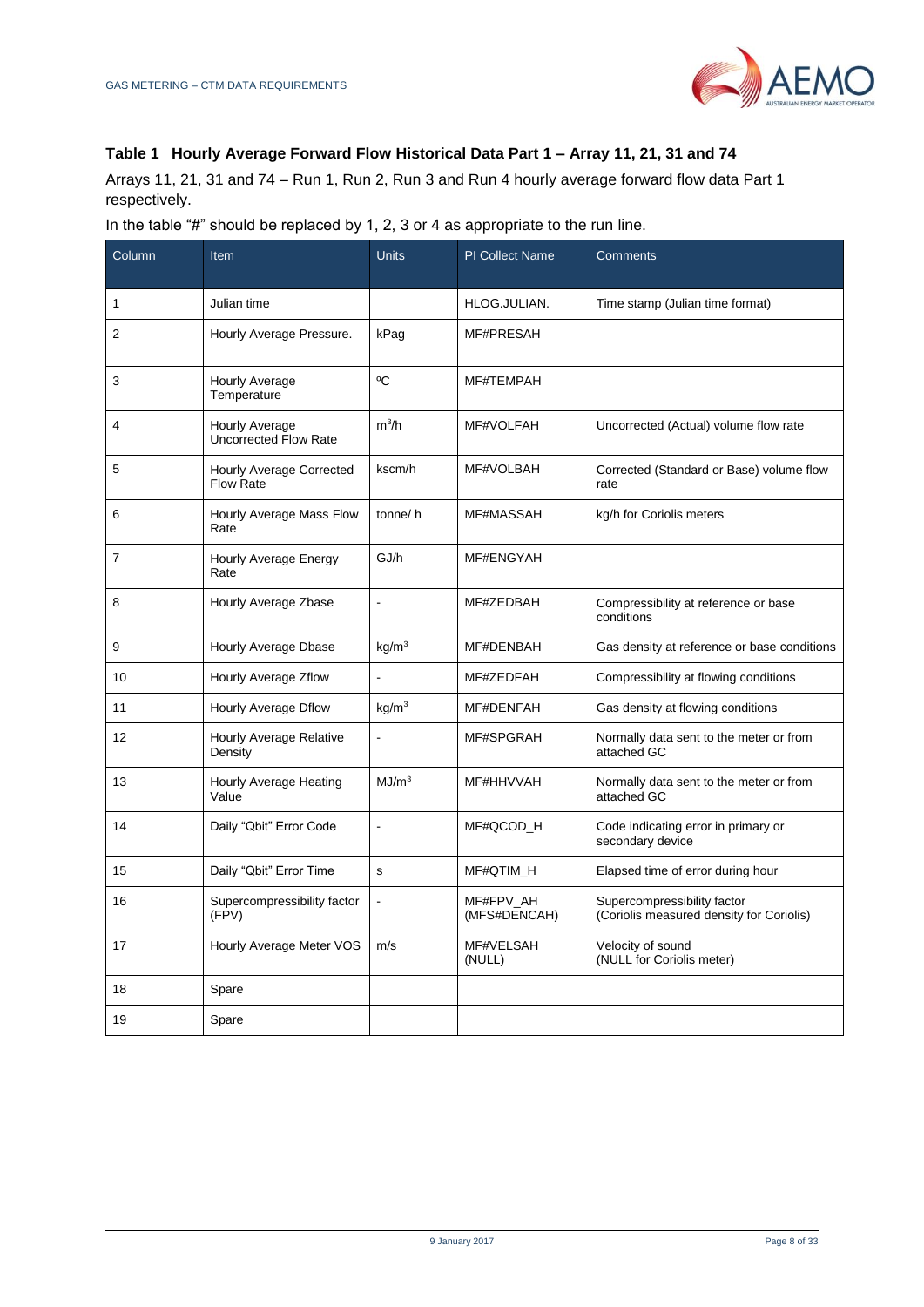

#### **Table 2 Hourly Accumulated Forward Flow Historical Data Part 2 – Array 12, 22, 32 and 75**

Arrays 12, 22, 32 and 75 – Run 1, Run 2, Run 3 and Run 4 hourly average forward flow data Part 2 respectively.

|  | In the table "#" should be replaced by 1, 2, 3 or 4 as appropriate to the run line. |
|--|-------------------------------------------------------------------------------------|
|  |                                                                                     |

| Column | Item                          | <b>Units</b>    | <b>PI Collect Name</b> | Comments                                                   |
|--------|-------------------------------|-----------------|------------------------|------------------------------------------------------------|
| 1      | Julian time                   |                 | HLOG.JULIAN.           | Time stamp (Julian time format)                            |
| 2      | Corrected Volume Hi           | Mm <sup>3</sup> | MF#VOLBNH              | Accumulator High non-resetting                             |
| 3      | Corrected Volume Lo           | km <sup>3</sup> | MF#VOLBPH              | Accumulator Low non-resetting                              |
| 4      | "Top of Hour" Pressure        | kPag            | MF#PRES_T              | Taken at the end of each hour                              |
| 5      | "Top of Hour" Temperature     | $^{\circ}$ C    | MF#TEMP_T              | Taken at the end of each hour                              |
| 6      | <b>Elapsed Time Hour</b>      | s               | MF#ELAP H              | Elapsed time that RTU has been operating<br>during hour.   |
| 7      | Mass Flow Total Hi            | ktonne          | MF#MASSNH              | Accumulator High non-resetting (kg for<br>Coriolis meters) |
| 8      | Mass Flow Total Lo            | tonne           | MF#MASSPH              | Accumulator Low non-resetting (kg for<br>Coriolis meters)  |
| 9      | Energy Total Hi               | TJ              | MF#ENGYNH              | Accumulator High non-resetting each hour                   |
| 10     | Energy Total Lo               | GJ              | MF#ENGYPH              | Accumulator Low non-resetting each hour                    |
| 11     | Uncorrected Vol Hi            | km <sup>3</sup> | MF#VOLFNH              | Accumulator High non-resetting each hour                   |
| 12     | Uncorrected Vol Lo            | m <sup>3</sup>  | MF#VOLFPH              | Accumulator Low non-resetting each hour                    |
| 13     | Corrected This Hour High      | Mm <sup>3</sup> | MF#VOLBRH              | Accumulator High resetting each hour                       |
| 14     | Corrected This Hour Low       | km <sup>3</sup> | MF#VOLBSH              | Accumulator Low resetting each hour                        |
| 15     | Mass Flow This Hour High      | ktonne          | MF#MASSRH              | Accumulator High resetting each hour                       |
| 16     | Mass Flow This Hour Low       | tonne           | MF#MASSSH              | Accumulator Low resetting each hour                        |
| 17     | Energy Flow This Hour<br>High | TJ              | MF#ENGYRH              | Accumulator High resetting each hour                       |
| 18     | Energy Flow This Hour Low     | GJ              | MF#ENGYSH              | Accumulator Low resetting each hour                        |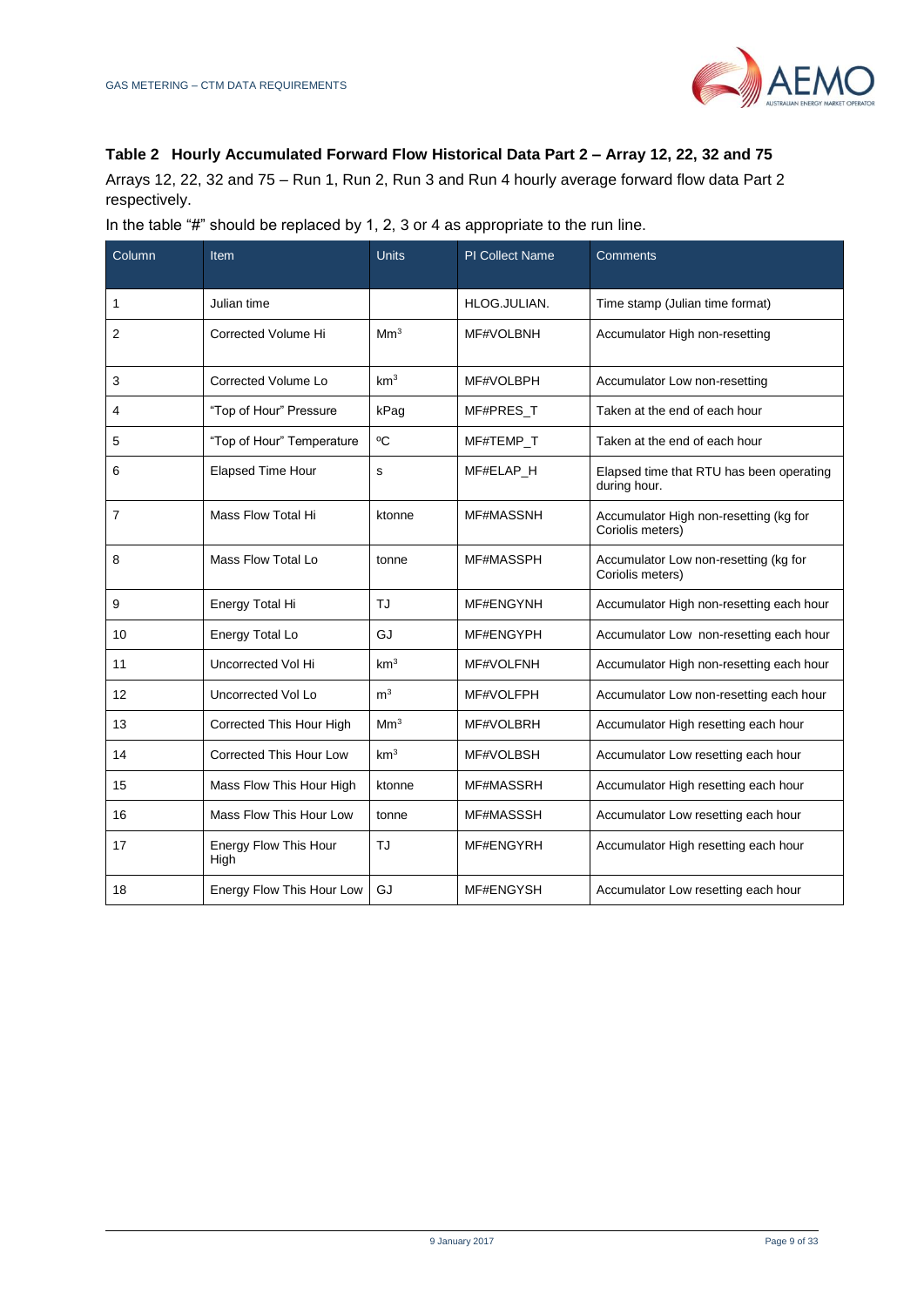

#### **Table 3 Hourly Average Reverse Flow Historical Data Part 1 – Array 13, 23, 33 and 76**

Arrays 13, 23, 33 and 76 – Run 1, Run 2, Run 3 and Run 4 hourly average reverse flow data Part 1 respectively.

In the table "#" should be replaced by 1, 2, 3 or 4 as appropriate to the run line.

| Column         | Item                                                      | <b>Units</b>         | <b>PI Collect Name</b> | Comments                                                                             |
|----------------|-----------------------------------------------------------|----------------------|------------------------|--------------------------------------------------------------------------------------|
| 1              | Julian time                                               |                      | HLOG.JULIAN.           | Time stamp (Julian time format)                                                      |
| $\overline{2}$ | Hourly Average Pressure                                   | kPag                 | MR#PRESAH              | Often this is the same as the forward data                                           |
| 3              | Hourly Average<br>Temperature.                            | °C                   | MR#TEMPAH              | Often this is the same as the forward data                                           |
| 4              | Hourly Average<br><b>Uncorrected Reverse Flow</b><br>Rate | $m^3/h$              | MR#VOLFAH              | Uncorrected (Actual) volume flow rate                                                |
| 5              | Hourly Average Corrected<br><b>Reverse Flow Rate</b>      | kscm/h               | MR#VOLBAH              | Corrected (Standard or Base) volume flow<br>rate                                     |
| 6              | <b>Hourly Average Mass</b><br>Reverse Flow Rate           | tonne/h              | MR#MASSAH              | kg/h for Coriolis meters                                                             |
| $\overline{7}$ | Hourly Average Reverse<br><b>Energy Rate</b>              | GJ/h                 | MR#ENGYAH              |                                                                                      |
| 8              | Hourly Average Reverse<br>Zbase                           |                      | MR#ZEDBAH              | Compressibility at reference or base<br>conditions. Same as the forward data         |
| 9              | <b>Hourly Average Reverse</b><br>Dbase                    | kg/m <sup>3</sup>    | MR#DENBAH              | Gas density at reference or base<br>conditions. Same as the forward data             |
| 10             | Hourly Average Reverse<br><b>Zflow</b>                    | $\ddot{\phantom{1}}$ | MR#ZEDFAH              | Compressibility at flowing conditions. Same<br>as the forward data                   |
| 11             | Hourly Average Reverse<br><b>Dflow</b>                    | kq/m <sup>3</sup>    | MR#DENFAH              | Gas density at flowing conditions. Same as<br>the forward data                       |
| 12             | <b>Hourly Average Reverse</b><br><b>FPV</b>               |                      | MR#FPV_AH              | Supercompressibility factor. Same as the<br>forward data                             |
| 13             | <b>Hourly Average Reverse</b><br><b>Relative Density</b>  |                      | MR#SPGRAH              | Normally data sent to the meter. Same as<br>the forward data                         |
| 14             | <b>Hourly Average Reverse</b><br><b>Heating Value</b>     | MJ/m <sup>3</sup>    | MR#HHVVAH              | Normally data sent to the meter. Same as<br>the forward data                         |
| 15             | Hourly "Qbit" Reverse Error<br>Code                       | $\ddot{\phantom{1}}$ | MR#QCODAH              | Code indicating error in primary or<br>secondary device. Same as the forward<br>data |
| 16             | Hourly "Qbit" Reverse Error<br>Time                       | S                    | MR#OTIMAH              | Elapsed time of error during hour. Same as<br>the forward data.                      |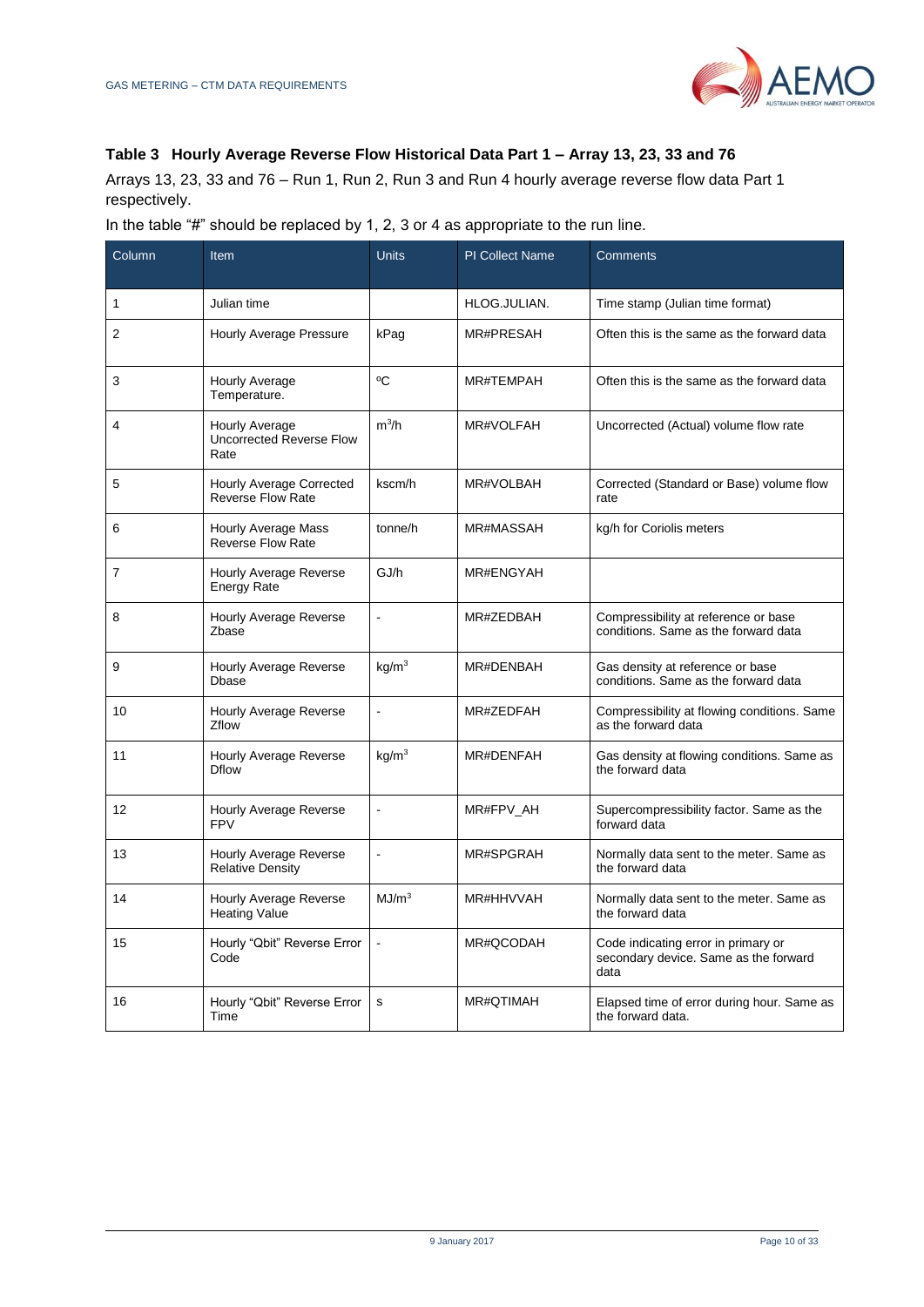

#### **Table 4 Hourly Accumulated Reverse Flow Historical Data Part 2 – Array 14, 24, 34 and 77**

Arrays 14, 24, 34 and 77 – Run 1, Run 2, Run 3 and Run 4 hourly average reverse flow data Part 2 respectively.

In the table "#" should be replaced by 1, 2, 3 or 4 as appropriate to the run line.

| Column       | Item                                          | <b>Units</b>    | <b>PI Collect Name</b> | Comments                                                                           |
|--------------|-----------------------------------------------|-----------------|------------------------|------------------------------------------------------------------------------------|
| $\mathbf{1}$ | Julian time                                   |                 | HLOG.JULIAN.           | Time stamp (Julian time format)                                                    |
| 2            | <b>Corrected Reverse Volume</b><br>Hi         | Mm <sup>3</sup> | MR#VOLBNH              | Accumulator High non-resetting                                                     |
| 3            | <b>Corrected Reverse Volume</b><br>Lo         | km <sup>3</sup> | MR#VOLBPH              | Accumulator Low -non-resetting                                                     |
| 4            | <b>Reverse Elapsed Time</b><br>Hour           | s               | MR#ELAP_H              | Elapsed time that RTU has been operating<br>during hour. Same as the forward data. |
| 5            | Reverse Mass Flow High<br>Index               | ktonne          | <b>MR#MASSNH</b>       | Accumulator High non-resetting (kg for<br>Coriolis meters)                         |
| 6            | <b>Reverse Mass Flow Low</b><br>Index         | tonne           | MR#MASSPH              | Accumulator Low non-resetting (kg for<br>Coriolis meters)                          |
| 7            | Reverse Energy Flow High<br>Index             | <b>TJ</b>       | MR#ENGYNH              | Accumulator High non-resetting each hour                                           |
| 8            | Reverse Energy Flow Low<br>Index              | GJ              | MR#ENGYPH              | Accumulator Low non-resetting each hour                                            |
| 9            | <b>Reverse Uncorrected Flow</b><br>High Index | km <sup>3</sup> | MR#VOLFNH              | Accumulator High non-resetting each hour                                           |
| 10           | <b>Reverse Uncorrected Flow</b><br>Low Index  | m <sup>3</sup>  | MR#VOLFPH              | Accumulator Low non-resetting each hour                                            |
| 11           | <b>Corrected Reverse This</b><br>Hour High    | Mm <sup>3</sup> | MR#VOLBRH              | Accumulator High resetting each hour                                               |
| 12           | <b>Corrected Reverse This</b><br>Hour Low     | km <sup>3</sup> | MR#VOLBSH              | Accumulator Low resetting each hour                                                |
| 13           | Mass Reverse Flow This<br>Hour High           | ktonne          | <b>MR#MASSRH</b>       | Accumulator High resetting each hour                                               |
| 14           | Mass Reverse Flow This<br>Hour Low            | tonne           | MR#MASSSH              | Accumulator Low resetting each hour                                                |
| 15           | <b>Energy Reverse Flow This</b><br>Hour High  | TJ              | MR#ENGYRH              | Accumulator High resetting each hour                                               |
| 16           | <b>Energy Reverse Flow This</b><br>Hour Low   | GJ              | MR#ENGYSH              | Accumulator Low resetting each hour                                                |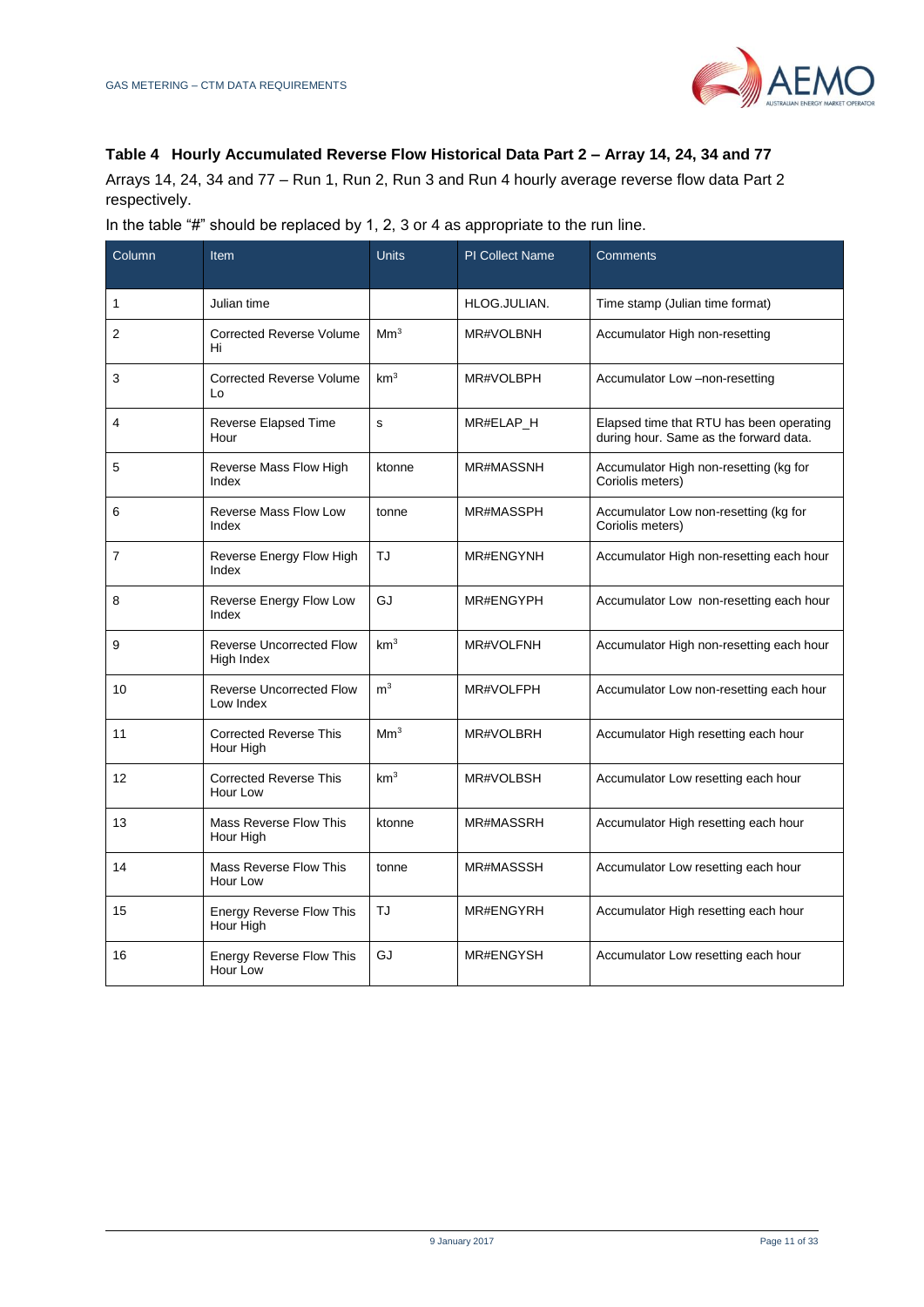

# **Table 5 Hourly Average Historical Data – Array 40 Coriolis**

# Array 40 (AEMO Array Type AT16) Coriolis meters

| Column | Item                                           | <b>Units</b>         | <b>PI Collect Name</b> | Comments                                                                |
|--------|------------------------------------------------|----------------------|------------------------|-------------------------------------------------------------------------|
| 1      | Julian time                                    |                      | HLOG.JULIAN.           | Time stamp (Julian time format)                                         |
| 2      | Hourly Average Pressure.                       | kPag                 | <b>MFSPRESAH</b>       |                                                                         |
| 3      | Hourly Average<br>Temperature                  | $^{\circ}$ C         | <b>MFSTEMPAH</b>       |                                                                         |
| 4      | Hourly Average<br><b>Uncorrected Flow Rate</b> | $m^3/h$              | <b>MFSVOLFAH</b>       | Uncorrected (Actual) volume flow rate                                   |
| 5      | Hourly Average Corrected<br><b>Flow Rate</b>   | kscm/h               | <b>MFSVOLBAH</b>       | Corrected (Standard or Base) volume flow<br>rate                        |
| 6      | Hourly Average Mass Flow<br>Rate               | tonne/h              | MFSMASSAH              | kg/h for Coriolis meters                                                |
| 7      | Hourly Average Energy<br>Rate                  | GJ/h                 | <b>MFSENGYAH</b>       |                                                                         |
| 8      | Hourly Average Zbase                           |                      | <b>MFSZEDBAH</b>       | Compressibility at reference or base<br>conditions                      |
| 9      | Hourly Average Dbase                           | kg/m <sup>3</sup>    | <b>MFSDENBAH</b>       | Gas density at reference or base conditions                             |
| 10     | Hourly Average Zflow                           |                      | <b>MFSZEDFAH</b>       | Compressibility at flowing conditions                                   |
| 11     | Hourly Average Dflow                           | kg/m <sup>3</sup>    | <b>MFSDENFAH</b>       | Gas density at flowing conditions                                       |
| 12     | Hourly Average FPV                             |                      | MFSFPV_AH              | Supercompressibility factor (Not normally<br>collected by AEMO          |
| 13     | Hourly Average Relative<br>Density             | $\ddot{\phantom{1}}$ | <b>MFSSPGRAH</b>       | Normally data sent to the meter or from<br>attached GC                  |
| 14     | Hourly Average Heating<br>Value                | MJ/m <sup>3</sup>    | <b>MFSHHVVAH</b>       | Normally data sent to the meter or from<br>attached GC                  |
| 15     | Daily "Qbit" Error Code                        | ÷,                   | MFSQCOD H              | Code indicating error in primary or<br>secondary device                 |
| 16     | Daily "Qbit" Error Time                        | s                    | MFSQTIM_H              | Elapsed time of error during hour                                       |
| 17     | Corrected Volume Hi                            | Mm <sup>3</sup>      | <b>MFSVOLBNH</b>       | Accumulator High non-resetting                                          |
| 18     | Corrected Volume Lo                            | km <sup>3</sup>      | <b>MFSVOLBPH</b>       | Accumulator Low non-resetting                                           |
| 19     | Coriolis measured density                      | kg/m <sup>3</sup>    | <b>MFSDENCAH</b>       | Coriolis measured density                                               |
| 20     | Coriolis calculated density                    | kg/m <sup>3</sup>    | null (or<br>MFSDENLAH) | Not currently implemented (Coriolis<br>calculated (linearised) density) |
| 21     | "Top of Hour" Pressure                         | kPag                 | MFSPRES_T              | Taken at the end of each hour                                           |
| 22     | "Top of Hour" Temperature                      | ٥C                   | MFSTEMP_T              | Taken at the end of each hour                                           |
| 23     | <b>Elapsed Time Hour</b>                       | s                    | MFSELAP_H              | Elapsed time that RTU has been operating<br>during hour.                |
| 24     | Mass Flow Total Hi                             | ktonne               | <b>MFSMASSNH</b>       | Accumulator High non-resetting (kg for<br>Coriolis meters)              |
| 25     | Mass Flow Total Lo                             | tonne                | <b>MFSMASSPH</b>       | Accumulator Low non-resetting (kg for<br>Coriolis meters)               |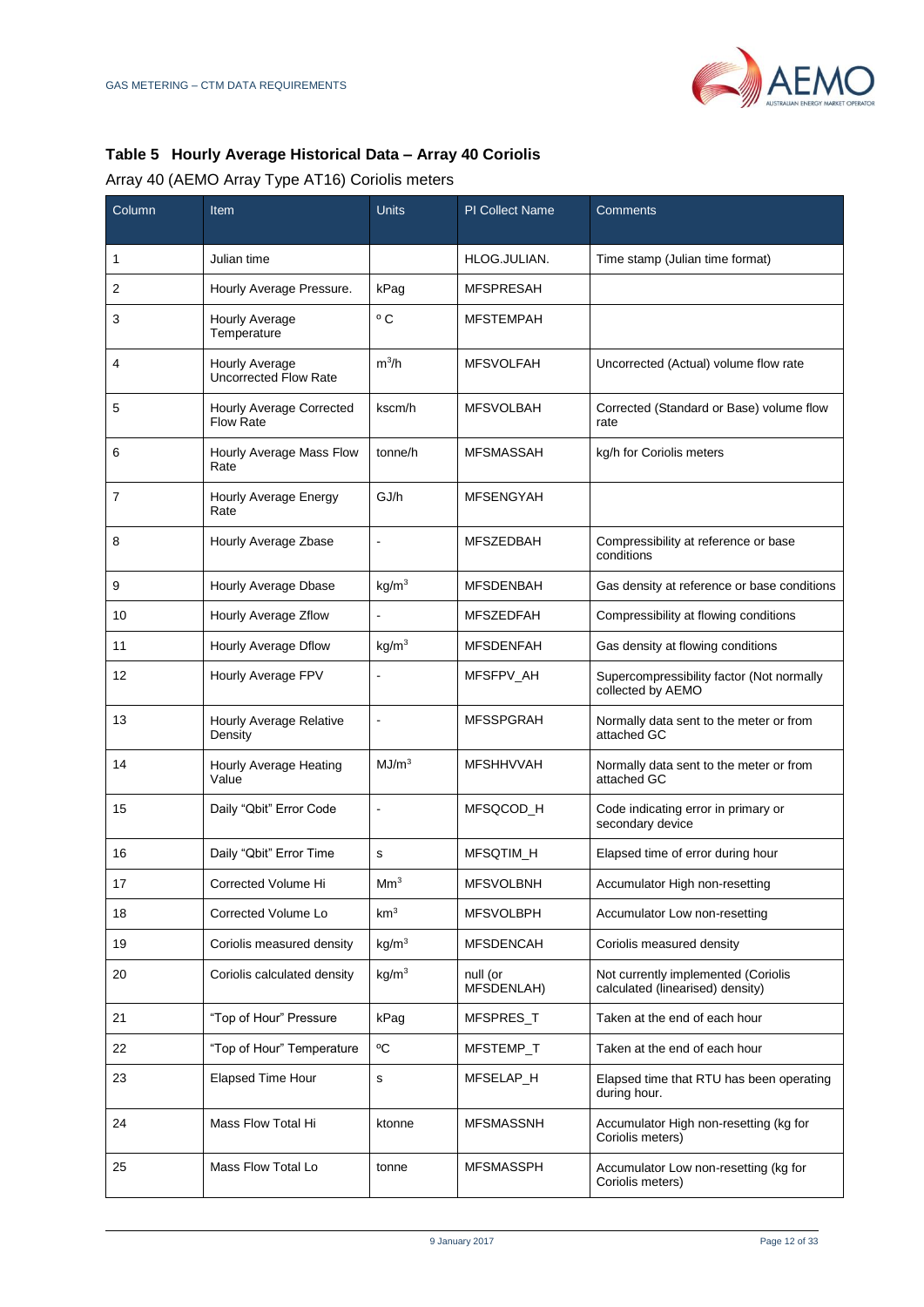#### GAS METERING – CTM DATA REQUIREMENTS



| Column | <b>Item</b>                     | <b>Units</b>    | <b>PI Collect Name</b> | Comments                                 |
|--------|---------------------------------|-----------------|------------------------|------------------------------------------|
| 26     | Energy Total Hi                 | TJ              | <b>MFSENGYNH</b>       | Accumulator High non-resetting each hour |
| 27     | Energy Total Lo                 | GJ              | <b>MFSENGYPH</b>       | Accumulator Low non-resetting each hour  |
| 28     | Uncorrected Vol Hi              | km <sup>3</sup> | <b>MFSVOLFNH</b>       | Accumulator High non-resetting each hour |
| 29     | Uncorrected Vol Lo              | m <sup>3</sup>  | <b>MFSVOLFPH</b>       | Accumulator Low non-resetting each hour  |
| 30     | Corrected This Hour High        | Mm <sup>3</sup> | <b>MFSVOLBRH</b>       | Accumulator High resetting each hour     |
| 31     | Corrected This Hour Low         | km <sup>3</sup> | <b>MFSVOLBSH</b>       | Accumulator Low resetting each hour      |
| 32     | Mass Flow This Hour High        | ktonne          | <b>MFSMASSRH</b>       | Accumulator High resetting each hour     |
| 33     | Mass Flow This Hour Low         | tonne           | <b>MFSMASSSH</b>       | Accumulator Low resetting each hour      |
| 34     | Energy Flow This Hour<br>High   | TJ              | <b>MFSENGYRH</b>       | Accumulator High resetting each hour     |
| 35     | Energy Flow This Hour Low       | GJ              | <b>MFSENGYSH</b>       | Accumulator Low resetting each hour      |
| 36     | Hourly Average Battery<br>Level | Volts           | <b>MFSBATTAH</b>       | RTU back up battery                      |
| 37     | Hourly Average Gas Level        | %LEL            | MFSGASLAH (or<br>null) | Gas detector output (where fitted)       |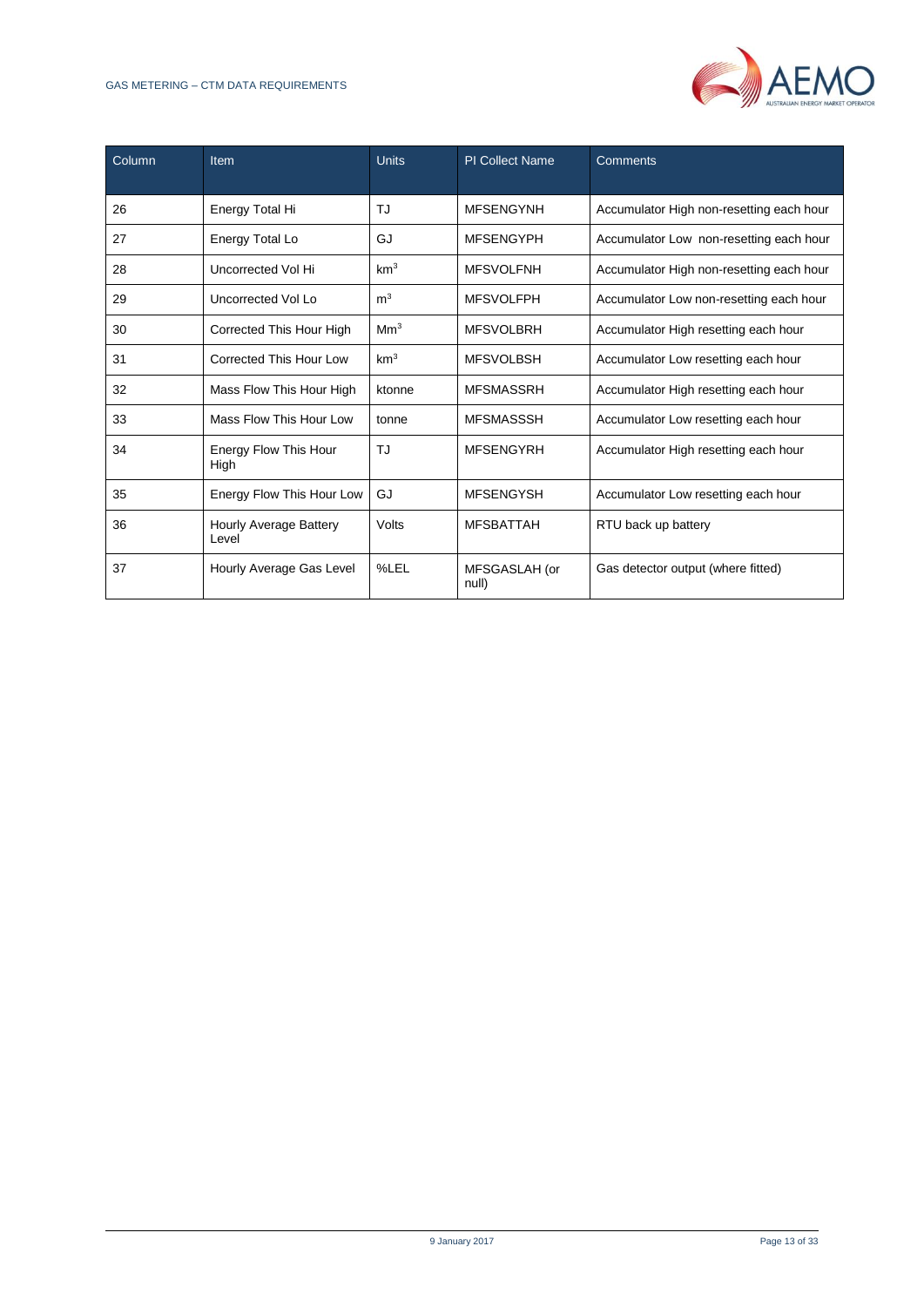

# **Table 6 Hourly Average Historical Data – Array 40 Ultrasonic**

# Array 40 (AEMO Array Type AT18) Ultrasonic meters

| Column | Item                                           | <b>Units</b>             | <b>PI Collect Name</b> | Comments                                                       |
|--------|------------------------------------------------|--------------------------|------------------------|----------------------------------------------------------------|
| 1      | Julian time                                    |                          | HLOG.JULIAN.           | Time stamp (Julian time format)                                |
| 2      | Hourly Average Pressure.                       | kPag                     | <b>MFSPRESAH</b>       |                                                                |
| 3      | Hourly Average Temperature                     | °C                       | <b>MFSTEMPAH</b>       |                                                                |
| 4      | Hourly Average Uncorrected<br><b>Flow Rate</b> | $m^3/h$                  | <b>MFSVOLFAH</b>       | Uncorrected (Actual) volume flow rate                          |
| 5      | Hourly Average Corrected Flow<br>Rate          | kscm/h                   | <b>MFSVOLBAH</b>       | Corrected (Standard or Base) volume flow<br>rate               |
| 6      | Hourly Average Mass Flow Rate                  | tonne/h                  | <b>MFSMASSAH</b>       | kg/h for Coriolis meters                                       |
| 7      | Hourly Average Energy Rate                     | GJ/h                     | <b>MFSENGYAH</b>       |                                                                |
| 8      | Hourly Average Zbase                           | L,                       | <b>MFSZEDBAH</b>       | Compressibility at reference or base<br>conditions             |
| 9      | Hourly Average Dbase                           | kg/m <sup>3</sup>        | <b>MFSDENBAH</b>       | Gas density at reference or base conditions                    |
| 10     | Hourly Average Zflow                           | $\overline{a}$           | <b>MFSZEDFAH</b>       | Compressibility at flowing conditions                          |
| 11     | Hourly Average Dflow                           | kg/m <sup>3</sup>        | <b>MFSDENFAH</b>       | Gas density at flowing conditions                              |
| 12     | Hourly Average FPV                             |                          | MFSFPV_AH              | Supercompressibility factor (Not normally<br>collected by AEMO |
| 13     | Hourly Average Relative Density                | $\overline{\phantom{a}}$ | <b>MFSSPGRAH</b>       | Normally data sent to the meter or from<br>attached GC         |
| 14     | Hourly Average Heating Value                   | MJ/m <sup>3</sup>        | <b>MFSHHVVAH</b>       | Normally data sent to the meter or from<br>attached GC         |
| 15     | Daily "Qbit" Error Code                        | $\overline{a}$           | MFSQCOD_H              | Code indicating error in primary or<br>secondary device        |
| 16     | Daily "Qbit" Error Time                        | s                        | MFSQTIM_H              | Elapsed time of error during hour                              |
| 17     | Corrected Volume Hi                            | Mm <sup>3</sup>          | <b>MFSVOLBNH</b>       | Accumulator High non-resetting                                 |
| 18     | Corrected Volume Lo                            | km <sup>3</sup>          | <b>MFSVOLBPH</b>       | Accumulator Low non-resetting                                  |
| 19     | "Top of Hour" Pressure                         | kPag                     | MFSPRES_T              | Taken at the end of each hour                                  |
| 20     | "Top of Hour" Temperature                      | °C                       | MFSTEMP_T              | Taken at the end of each hour                                  |
| 21     | Elapsed Time Hour                              | s                        | MFSELAP_H              | Elapsed time that RTU has been operating<br>during hour.       |
| 22     | Mass Flow Total Hi                             | ktonne                   | <b>MFSMASSNH</b>       | Accumulator High non-resetting (kg for<br>Coriolis meters)     |
| 23     | Mass Flow Total Lo                             | tonne                    | <b>MFSMASSPH</b>       | Accumulator Low non-resetting (kg for<br>Coriolis meters)      |
| 24     | Energy Total Hi                                | TJ                       | <b>MFSENGYNH</b>       | Accumulator High non-resetting each hour                       |
| 25     | Energy Total Lo                                | GJ                       | <b>MFSENGYPH</b>       | Accumulator Low non-resetting each hour                        |
| 26     | Uncorrected Vol Hi                             | km <sup>3</sup>          | <b>MFSVOLFNH</b>       | Accumulator High non-resetting                                 |
| 27     | Uncorrected Vol Lo                             | m <sup>3</sup>           | <b>MFSVOLFPH</b>       | Accumulator Low non-resetting                                  |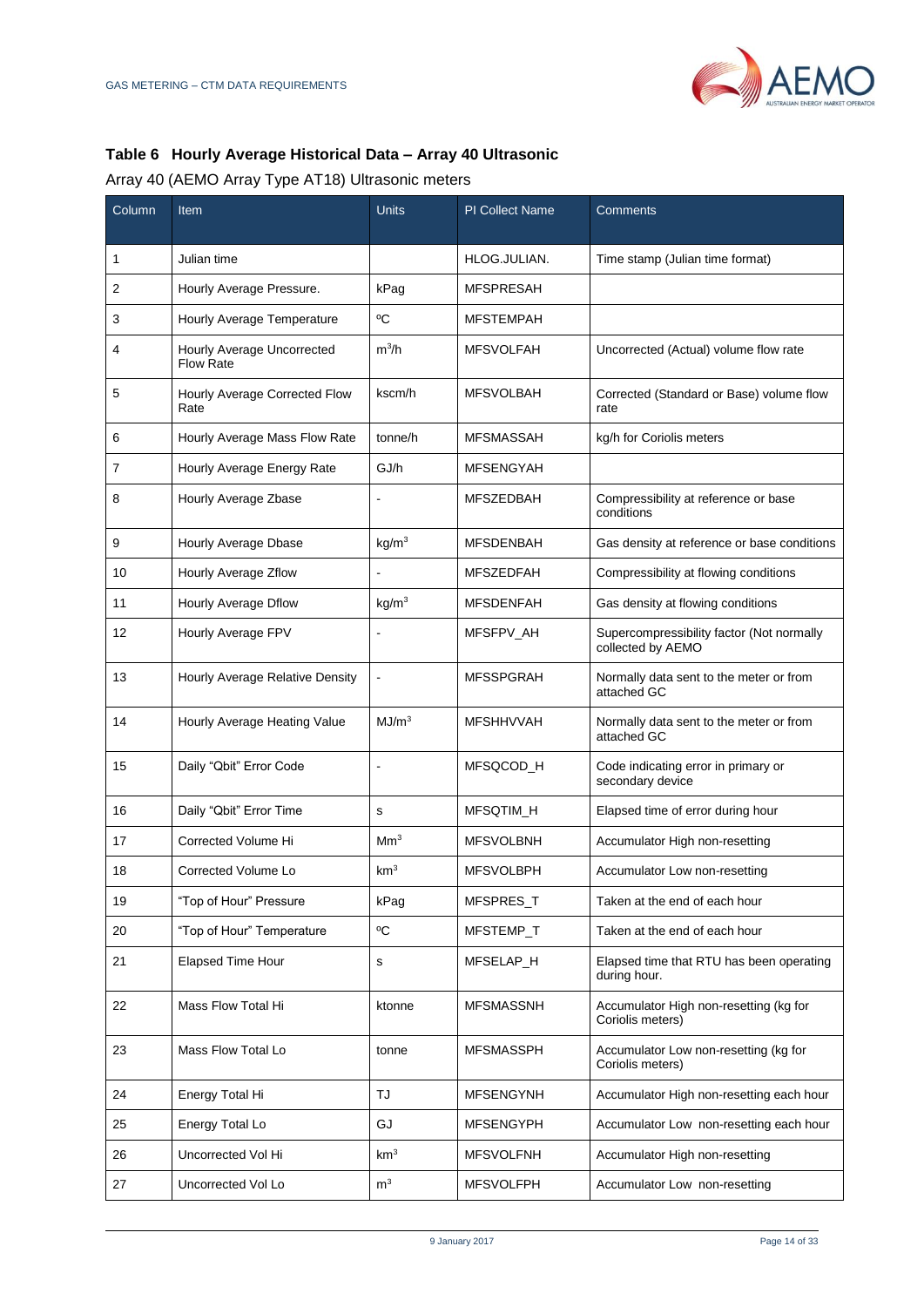#### GAS METERING – CTM DATA REQUIREMENTS



| Column | <b>Item</b>                         | <b>Units</b>    | <b>PI Collect Name</b>      | <b>Comments</b>                      |
|--------|-------------------------------------|-----------------|-----------------------------|--------------------------------------|
| 28     | Corrected This Hour High            | Mm <sup>3</sup> | <b>MFSVOLBRH</b>            | Accumulator High resetting each hour |
| 29     | Corrected This Hour Low             | km <sup>3</sup> | <b>MFSVOLBSH</b>            | Accumulator Low resetting each hour  |
| 30     | Mass Flow This Hour High            | ktonne          | <b>MFSMASSRH</b>            | Accumulator High resetting each hour |
| 31     | Mass Flow This Hour Low             | tonne           | <b>MFSMASSSH</b>            | Accumulator Low resetting each hour  |
| 32     | Energy Flow This Hour High          | TJ              | <b>MFSENGYRH</b>            | Accumulator High resetting each hour |
| 33     | Energy Flow This Hour Low           | GJ              | <b>MFSENGYSH</b>            | Accumulator Low resetting each hour  |
| 34     | Hourly Average Battery Level        | Volts           | <b>MFSBATTAH</b>            | RTU back up battery                  |
| 35     | Hourly Average Gas Level            | %LEL            | MFSGASLAH OR<br><b>NULL</b> | Gas detector output (where fitted)   |
| 36     | Hourly Average Velocity of<br>Sound | m/s             | <b>MFSVELSAH</b>            | Only Ultrasonic meters               |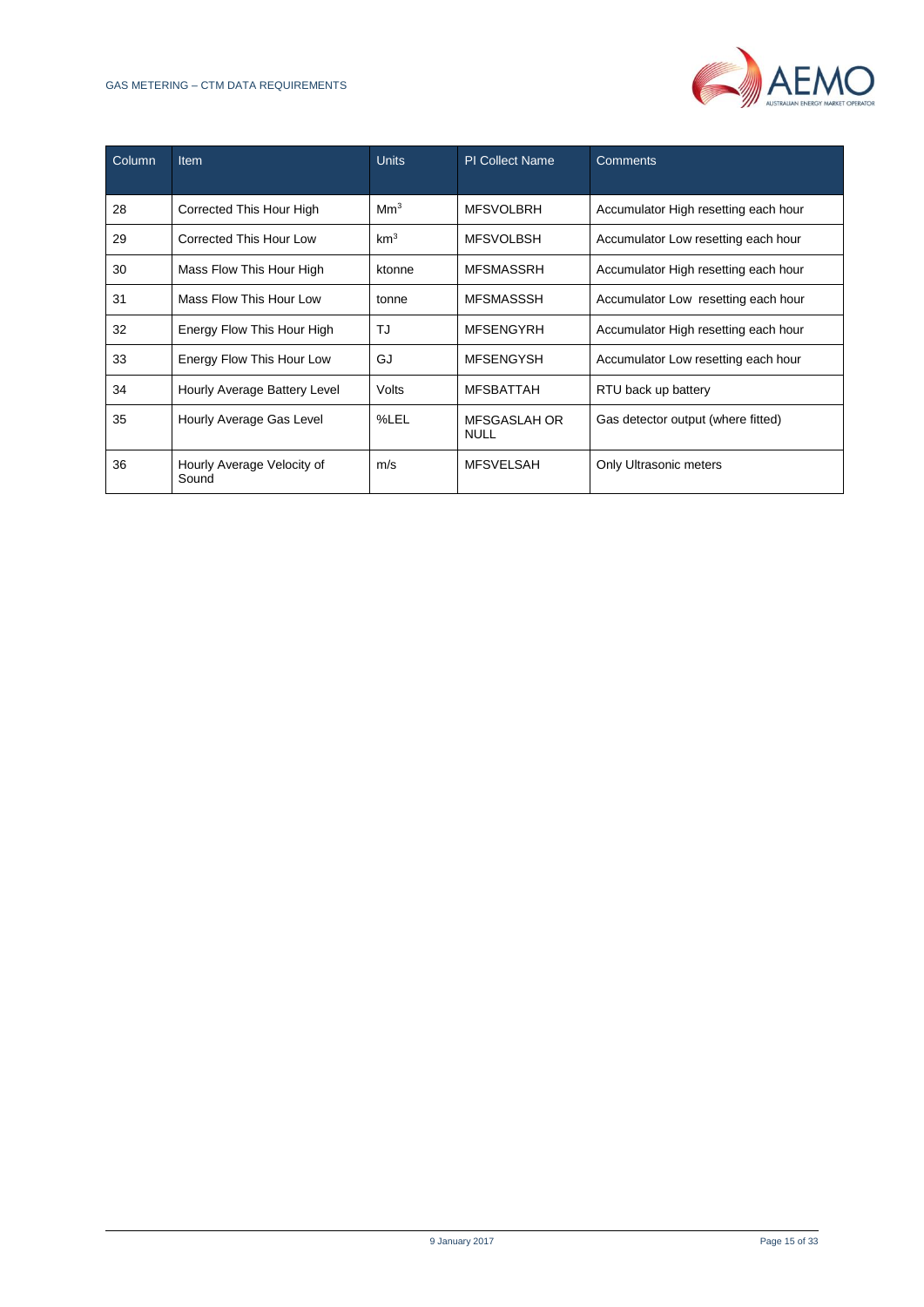

# **Table 7 Hourly Average Historical Data – Array 40 Turbine**

# Array 40 (AEMO Array Type AT19) Turbine meters

| Column | Item                                           | <b>Units</b>         | <b>PI Collect Name</b> | Comments                                                       |
|--------|------------------------------------------------|----------------------|------------------------|----------------------------------------------------------------|
| 1      | Julian time                                    |                      | HLOG.JULIAN.           | Time stamp (Julian time format)                                |
| 2      | Hourly Average Pressure.                       | kPag                 | <b>MFSPRESAH</b>       |                                                                |
| 3      | Hourly Average Temperature                     | $\rm ^{0}C$          | <b>MFSTEMPAH</b>       |                                                                |
| 4      | Hourly Average Uncorrected<br><b>Flow Rate</b> | $m^3/h$              | <b>MFSVOLFAH</b>       | Uncorrected (Actual) volume flow rate                          |
| 5      | Hourly Average Corr. Flow Rate                 | kscm/h               | <b>MFSVOLBAH</b>       | Corrected (Standard or Base) volume flow<br>rate               |
| 6      | Hourly Average Mass Flow Rate                  | tonne/h              | <b>MFSMASSAH</b>       | kg/h for Coriolis meters                                       |
| 7      | Hourly Average Energy Rate                     | GJ/h                 | <b>MFSENGYAH</b>       |                                                                |
| 8      | Hourly Average Zbase                           |                      | <b>MFSZEDBAH</b>       | Compressibility at reference or base<br>conditions             |
| 9      | Hourly Average Dbase                           | kg/m <sup>3</sup>    | <b>MFSDENBAH</b>       | Gas density at reference or base conditions                    |
| 10     | Hourly Average Zflow                           |                      | <b>MFSZEDFAH</b>       | Compressibility at flowing conditions                          |
| 11     | Hourly Average Dflow                           | kg/m <sup>3</sup>    | <b>MFSDENFAH</b>       | Gas density at flowing conditions                              |
| 12     | Hourly Average FPV                             |                      | MFSFPV_AH              | Supercompressibility factor (Not normally<br>collected by AEMO |
| 13     | Hourly Average Relative Density                | $\blacksquare$       | <b>MFSSPGRAH</b>       | Normally data sent to the meter or from<br>attached GC         |
| 14     | Hourly Average Heating Value                   | MJ/m <sup>3</sup>    | <b>MFSHHVVAH</b>       | Normally data sent to the meter or from<br>attached GC         |
| 15     | Daily "Qbit" Error Code                        | $\ddot{\phantom{a}}$ | MFSQCOD_H              | Code indicating error in primary or<br>secondary device        |
| 16     | Daily "Qbit" Error Time                        | s                    | MFSQTIM_H              | Elapsed time of error during hour                              |
| 17     | Corrected Volume Hi                            | Mm <sup>3</sup>      | <b>MFSVOLBNH</b>       | Accumulator High non-resetting                                 |
| 18     | Corrected Volume Lo                            | km <sup>3</sup>      | <b>MFSVOLBPH</b>       | Accumulator Low non-resetting                                  |
| 19     | "Top of Hour" Pressure                         | kPag                 | MFSPRES_T              | Taken at the end of each hour                                  |
| 20     | "Top of Hour" Temperature                      | °C                   | MFSTEMP_T              | Taken at the end of each hour                                  |
| 21     | <b>Elapsed Time Hour</b>                       | s                    | MFSELAP H              | Elapsed time that RTU has been operating<br>during hour.       |
| 22     | Mass Flow Total Hi                             | ktonne               | <b>MFSMASSNH</b>       | Accumulator High non-resetting (kg for<br>Coriolis meters)     |
| 23     | Mass Flow Total Lo                             | tonne                | <b>MFSMASSPH</b>       | Accumulator Low non-resetting (kg for<br>Coriolis meters)      |
| 24     | Energy Total Hi                                | TJ                   | <b>MFSENGYNH</b>       | Accumulator High non-resetting each hour                       |
| 25     | Energy Total Lo                                | GJ                   | <b>MFSENGYPH</b>       | Accumulator Low non-resetting each hour                        |
| 26     | Uncorrected Vol Hi                             | km <sup>3</sup>      | <b>MFSVOLFNH</b>       | Accumulator High non-resetting                                 |
| 27     | Uncorrected Vol Lo                             | m <sup>3</sup>       | <b>MFSVOLFPH</b>       | Accumulator Low non-resetting                                  |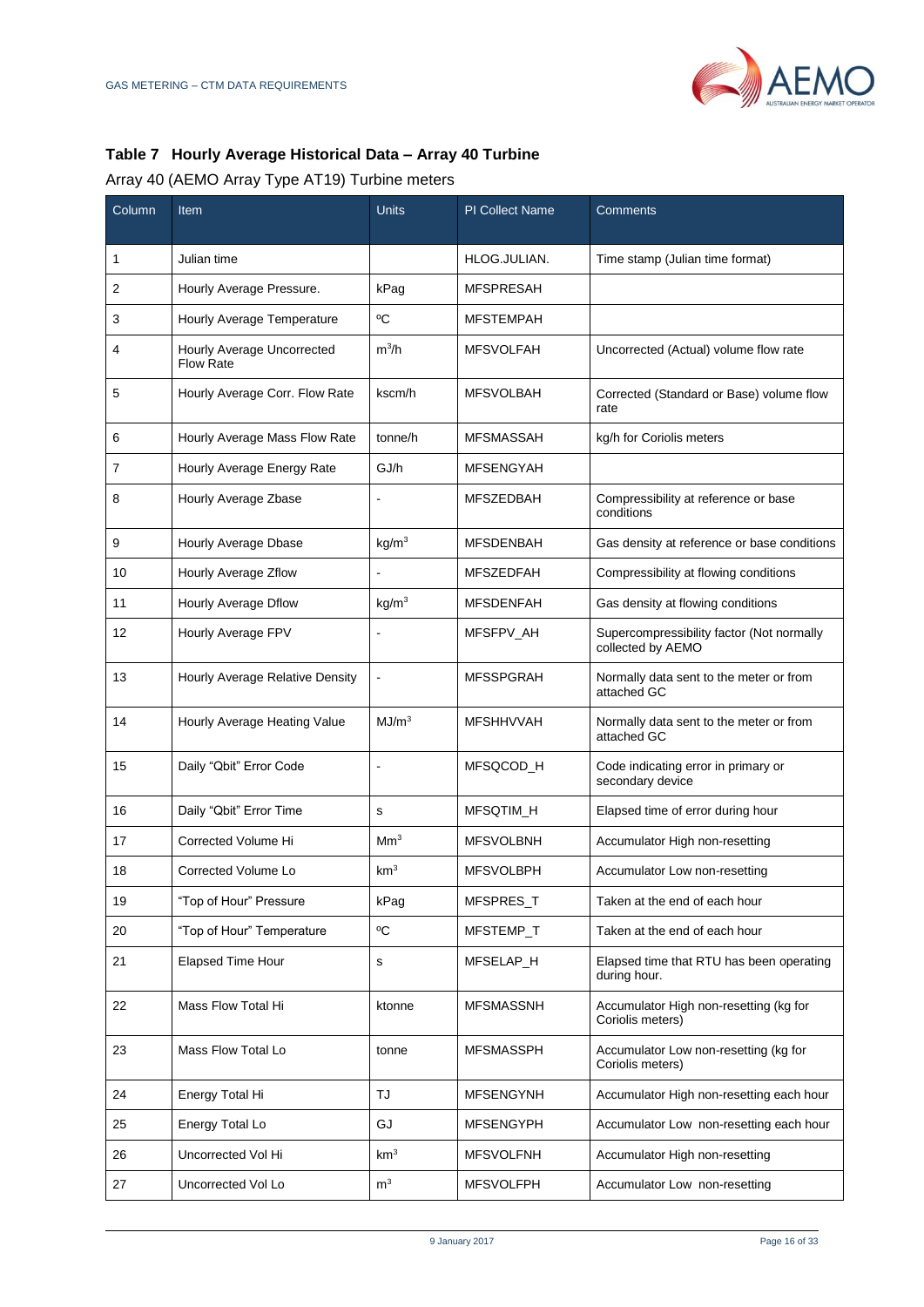#### GAS METERING – CTM DATA REQUIREMENTS



| Column | <b>Item</b>                  | <b>Units</b>    | <b>PI Collect Name</b> | Comments                             |
|--------|------------------------------|-----------------|------------------------|--------------------------------------|
| 28     | Corrected This Hour High     | Mm <sup>3</sup> | <b>MFSVOLBRH</b>       | Accumulator High resetting each hour |
| 29     | Corrected This Hour Low      | km <sup>3</sup> | <b>MFSVOLBSH</b>       | Accumulator Low resetting each hour  |
| 30     | Mass Flow This Hour High     | ktonne          | <b>MFSMASSRH</b>       | Accumulator High resetting each hour |
| 31     | Mass Flow This Hour Low      | tonne           | <b>MFSMASSSH</b>       | Accumulator Low resetting each hour  |
| 32     | Energy Flow This Hour High   | TJ              | <b>MFSENGYRH</b>       | Accumulator High resetting each hour |
| 33     | Energy Flow This Hour Low    | GJ              | <b>MFSENGYSH</b>       | Accumulator Low resetting each hour  |
| 34     | Hourly Average Battery Level | Volts           | <b>MFSBATTAH</b>       | RTU back up battery                  |
| 35     | Hourly Average Gas Level     | %LEL            | MFSGASLAH (OR<br>NULL) | Gas detector output (where fitted)   |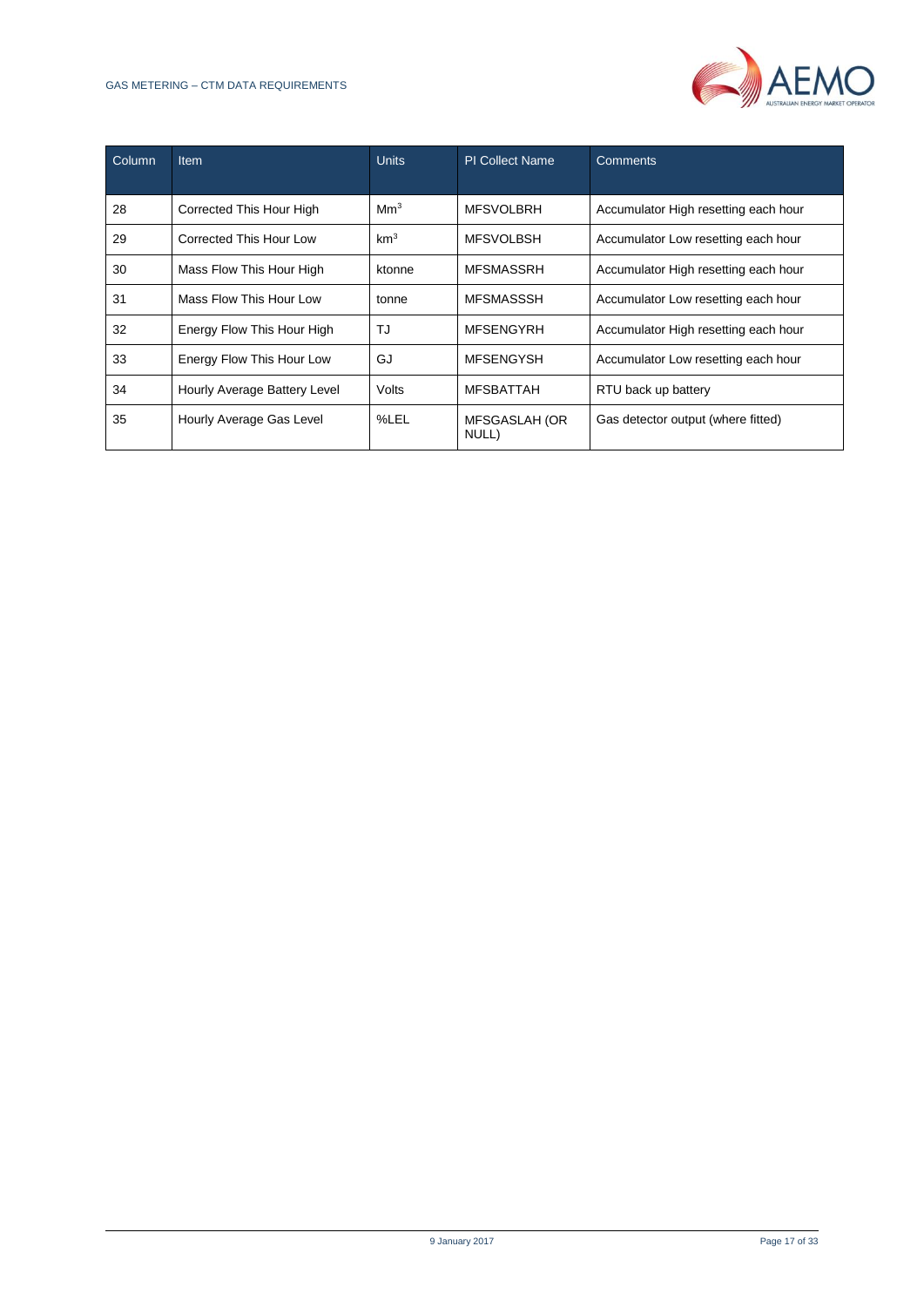

# **Table 8 Hourly Average Reverse Flow Historical Data – Array 41 Ultrasonic**

Array 41 (AEMO Array Type AT23) Ultrasonic meters

| Column | Item                                                   | <b>Units</b>             | <b>PI Collect Name</b> | Comments                                                                             |
|--------|--------------------------------------------------------|--------------------------|------------------------|--------------------------------------------------------------------------------------|
| 1      | Julian time                                            |                          | HLOG.JULIAN.           | Time stamp (Julian time format)                                                      |
| 2      | Hourly Average Pressure                                | kPag                     | <b>MRSPRESAH</b>       | Often this is the same as the forward data                                           |
| 3      | Hourly Average Temperature.                            | °C                       | <b>MRSTEMPAH</b>       | Often this is the same as the forward data                                           |
| 4      | Hourly Average Uncorrected<br><b>Reverse Flow Rate</b> | $m^3/h$                  | <b>MRSVOLFAH</b>       | Uncorrected (Actual) volume flow rate                                                |
| 5      | Hourly Average Corrected<br>Reverse Flow Rate          | kscm/h                   | <b>MRSVOLBAH</b>       | Corrected (Standard or Base) volume flow<br>rate                                     |
| 6      | Hourly Average Mass Reverse<br><b>Flow Rate</b>        | tonne/h                  | <b>MRSMASSAH</b>       | kg/h for Coriolis meters                                                             |
| 7      | Hourly Average Reverse Energy<br>Rate                  | GJ/h                     | <b>MRSENGYAH</b>       |                                                                                      |
| 8      | Hourly Average Reverse Zbase                           | $\blacksquare$           | <b>MRSZEDBAH</b>       | Compressibility at reference or base<br>conditions. Same as the forward data         |
| 9      | Hourly Average Reverse Dbase                           | kg/m <sup>3</sup>        | <b>MRSDENBAH</b>       | Gas density at reference or base<br>conditions. Same as the forward data             |
| 10     | Hourly Average Reverse Zflow                           | $\blacksquare$           | <b>MRSZEDFAH</b>       | Compressibility at flowing conditions. Same<br>as the forward data                   |
| 11     | Hourly Average Reverse Dflow                           | kg/m <sup>3</sup>        | <b>MRSDENFAH</b>       | Gas density at flowing conditions. Same as<br>the forward data                       |
| 12     | Hourly Average Reverse FPV                             | $\blacksquare$           | MRSFPV_AH              | Supercompressibility factor. Same as the<br>forward data                             |
| 13     | Hourly Average Reverse Relative<br>Density             |                          | <b>MRSSPGRAH</b>       | Normally data sent to the meter. Same as<br>the forward data                         |
| 14     | Hourly Average Reverse Heating<br>Value                | MJ/m <sup>3</sup>        | <b>MRSHHVVAH</b>       | Normally data sent to the meter. Same as<br>the forward data                         |
| 15     | Hourly "Qbit" Reverse Error Code                       | $\overline{\phantom{a}}$ | <b>MRSQCODAH</b>       | Code indicating error in primary or<br>secondary device. Same as the forward<br>data |
| 16     | Hourly "Qbit" Reverse Error Time                       | s                        | <b>MRSQTIMAH</b>       | Elapsed time of error during hour. Same as<br>the forward data.                      |
| 17     | Corrected Reverse Volume Hi                            | Mm <sup>3</sup>          | <b>MRSVOLBNH</b>       | Accumulator High non-resetting                                                       |
| 18     | Corrected Reverse Volume Lo                            | km <sup>3</sup>          | <b>MRSVOLBPH</b>       | Accumulator Low non-resetting                                                        |
| 19     | Reverse Elapsed Time Hour                              | $\mathbf s$              | MRSELAP_H              | Elapsed time that RTU has been operating<br>during hour. Same as the forward data.   |
| 20     | Reverse Mass Flow High Index                           | ktonne                   | <b>MRSMASSNH</b>       | Accumulator High non-resetting (kg for<br>Coriolis meters)                           |
| 21     | Reverse Mass Flow Low Index                            | tonne                    | <b>MRSMASSPH</b>       | Accumulator Low non-resetting (kg for<br>Coriolis meters)                            |
| 22     | Reverse Energy Flow High Index                         | TJ                       | <b>MRSENGYNH</b>       | Accumulator High non-resetting each hour                                             |
| 23     | Reverse Energy Flow Low Index                          | GJ                       | <b>MRSENGYPH</b>       | Accumulator Low non-resetting each hour                                              |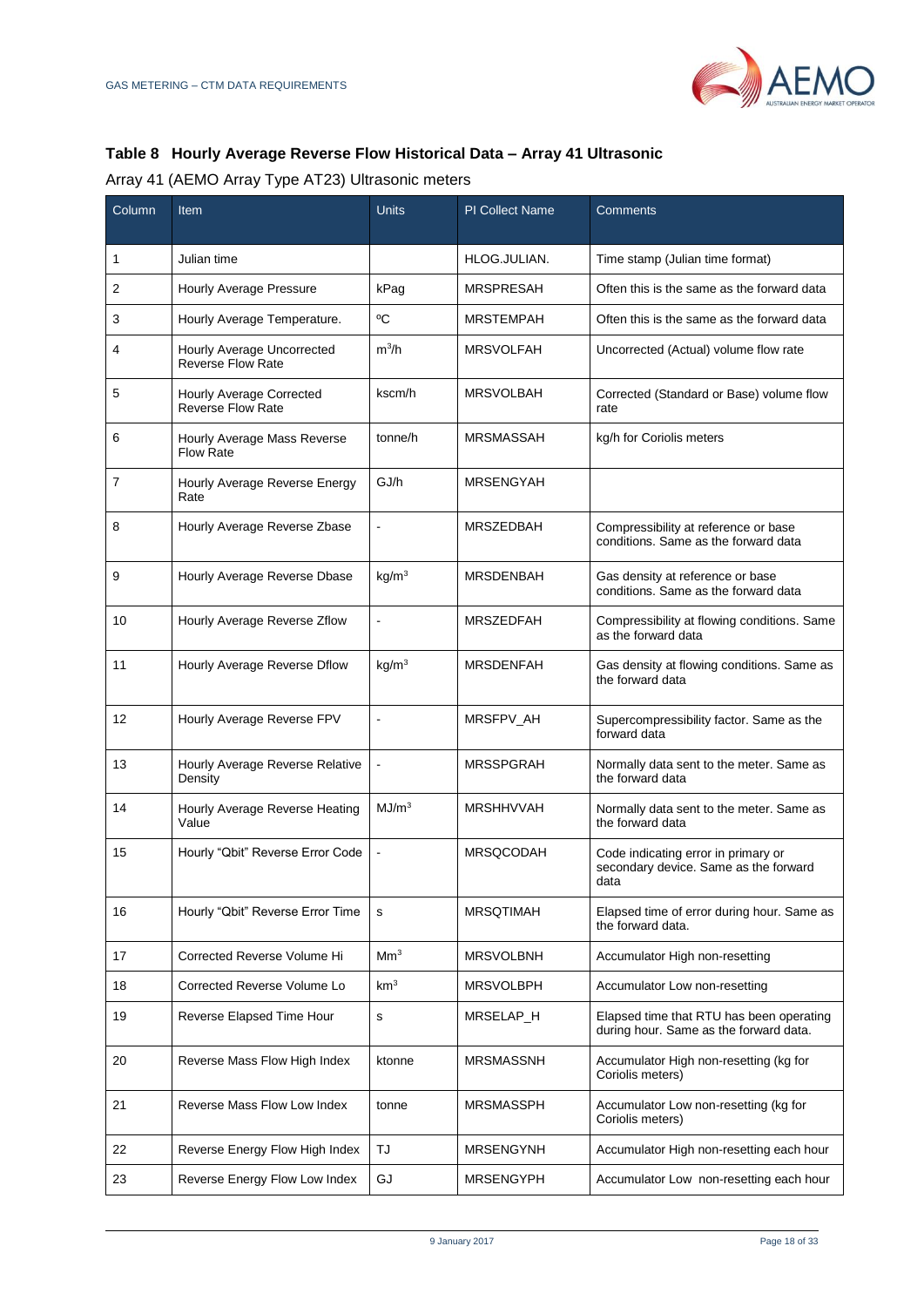

| Column | <b>Item</b>                            | <b>Units</b>    | <b>PI Collect Name</b> | Comments                                 |
|--------|----------------------------------------|-----------------|------------------------|------------------------------------------|
| 24     | Reverse Uncorrected Flow High<br>Index | km <sup>3</sup> | <b>MRSVOLFNH</b>       | Accumulator High non-resetting each hour |
| 25     | Reverse Uncorrected Flow Low<br>Index  | m <sup>3</sup>  | <b>MRSVOLFPH</b>       | Accumulator Low non-resetting each hour  |
| 26     | Corrected Reverse This Hour<br>High    | Mm <sup>3</sup> | <b>MRSVOLBRH</b>       | Accumulator High resetting each hour     |
| 27     | Corrected Reverse This Hour<br>Low     | km <sup>3</sup> | <b>MRSVOLBSH</b>       | Accumulator Low resetting each hour      |
| 28     | Mass Reverse Flow This Hour<br>High    | ktonne          | <b>MRSMASSRH</b>       | Accumulator High resetting each hour     |
| 29     | Mass Reverse Flow This Hour<br>Low     | tonne           | <b>MRSMASSSH</b>       | Accumulator Low resetting each hour      |
| 30     | Energy Reverse Flow This Hour<br>High  | TJ              | <b>MRSENGYRH</b>       | Accumulator High resetting each hour     |
| 31     | Energy Reverse Flow This Hour<br>Low   | GJ              | <b>MRSENGYSH</b>       | Accumulator Low resetting each hour      |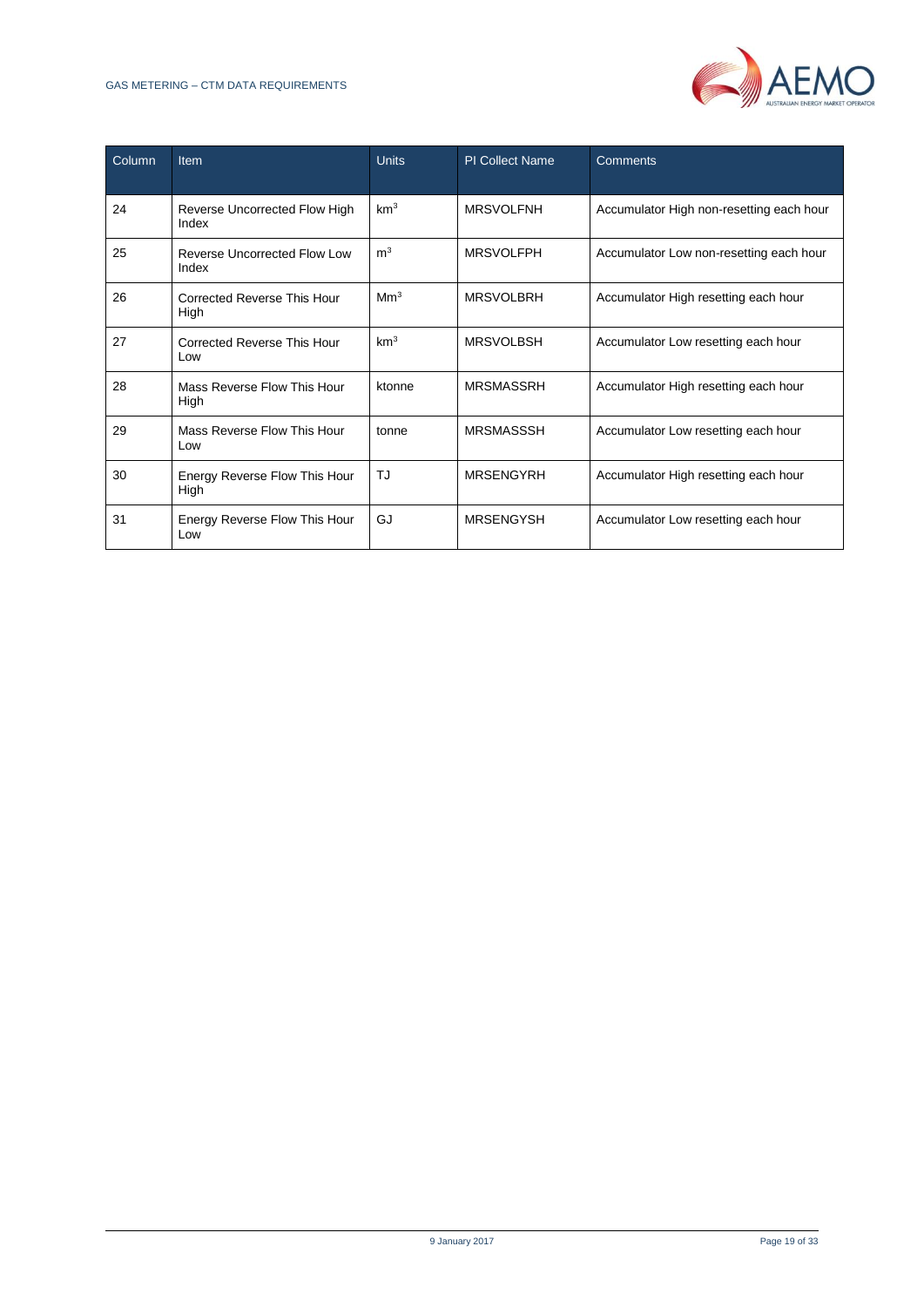

# **Table 9 Hourly Average Historical Data Part 1 – Array 47 Coriolis**

# Array 47 (AEMO Array Type AT83) Coriolis meters

| Column | Item                                    | <b>Units</b>      | <b>PI Collect Name</b>        | Comments                                                                 |
|--------|-----------------------------------------|-------------------|-------------------------------|--------------------------------------------------------------------------|
| 1      | Julian time                             |                   | HLOG.JULIAN.                  | Time stamp (Julian time format)                                          |
| 2      | Hourly Average Pressure.                | kPag              | <b>MFSPRESAH</b>              |                                                                          |
| 3      | Hourly Average Temperature              | °C                | <b>MFSTEMPAH</b>              |                                                                          |
| 4      | Hourly Average Uncorrected Flow<br>Rate | $m^3/h$           | <b>MFSVOLFAH</b>              | Uncorrected (Actual) volume flow rate                                    |
| 5      | Hourly Average Corrected Flow<br>Rate   | kscm/h            | <b>MFSVOLBAH</b>              | Corrected (Standard or Base) volume flow<br>rate                         |
| 6      | Hourly Average Mass Flow Rate           | tonne/h           | <b>MFSMASSAH</b>              | kg/h for Coriolis meters                                                 |
| 7      | Hourly Average Energy Rate              | GJ/h              | <b>MFSENGYAH</b>              |                                                                          |
| 8      | Hourly Average Zbase                    |                   | <b>MFSZEDBAH</b>              | Compressibility at reference or base<br>conditions                       |
| 9      | Hourly Average Dbase                    | kg/m <sup>3</sup> | <b>MFSDENBAH</b>              | Gas density at reference or base conditions                              |
| 10     | Hourly Average Zflow                    | $\overline{a}$    | <b>MFSZEDFAH</b>              | Compressibility at flowing conditions                                    |
| 11     | Hourly Average Dflow                    | $kq/m^3$          | <b>MFSDENFAH</b>              | Gas density at flowing conditions                                        |
| 12     | Hourly Average Relative Density         | ÷,                | <b>MFSSPGRAH</b>              | Normally data sent to the meter or from<br>attached GC                   |
| 13     | Hourly Average Heating Value            | MJ/m <sup>3</sup> | <b>MFSHHVVAH</b>              | Normally data sent to the meter or from<br>attached GC                   |
| 14     | Daily "Qbit" Error Code                 | L,                | MFSQCOD H                     | Code indicating error in primary or<br>secondary device                  |
| 15     | Daily "Qbit" Error Time                 | s                 | <b>MFSQTIM H</b>              | Elapsed time of error during hour                                        |
| 16     | Coriolis measured density               | kg/m <sup>3</sup> | <b>MFSDENCAH</b>              | Coriolis measured density                                                |
| 17     | Coriolis calculated density             | kg/m <sup>3</sup> | <b>NULL (OR</b><br>MFSDENLAH) | Not currently implemented. (Coriolis<br>calculated (linearised) density) |
| 18     | Hourly Average Battery Level            | Volts             | <b>MFSBATTAH</b>              | RTU back up battery                                                      |
| 19     | Hourly Average Gas Level                | %LEL              | MFSGASLAH (OR<br>NULL)        | Gas detector output (where fitted)                                       |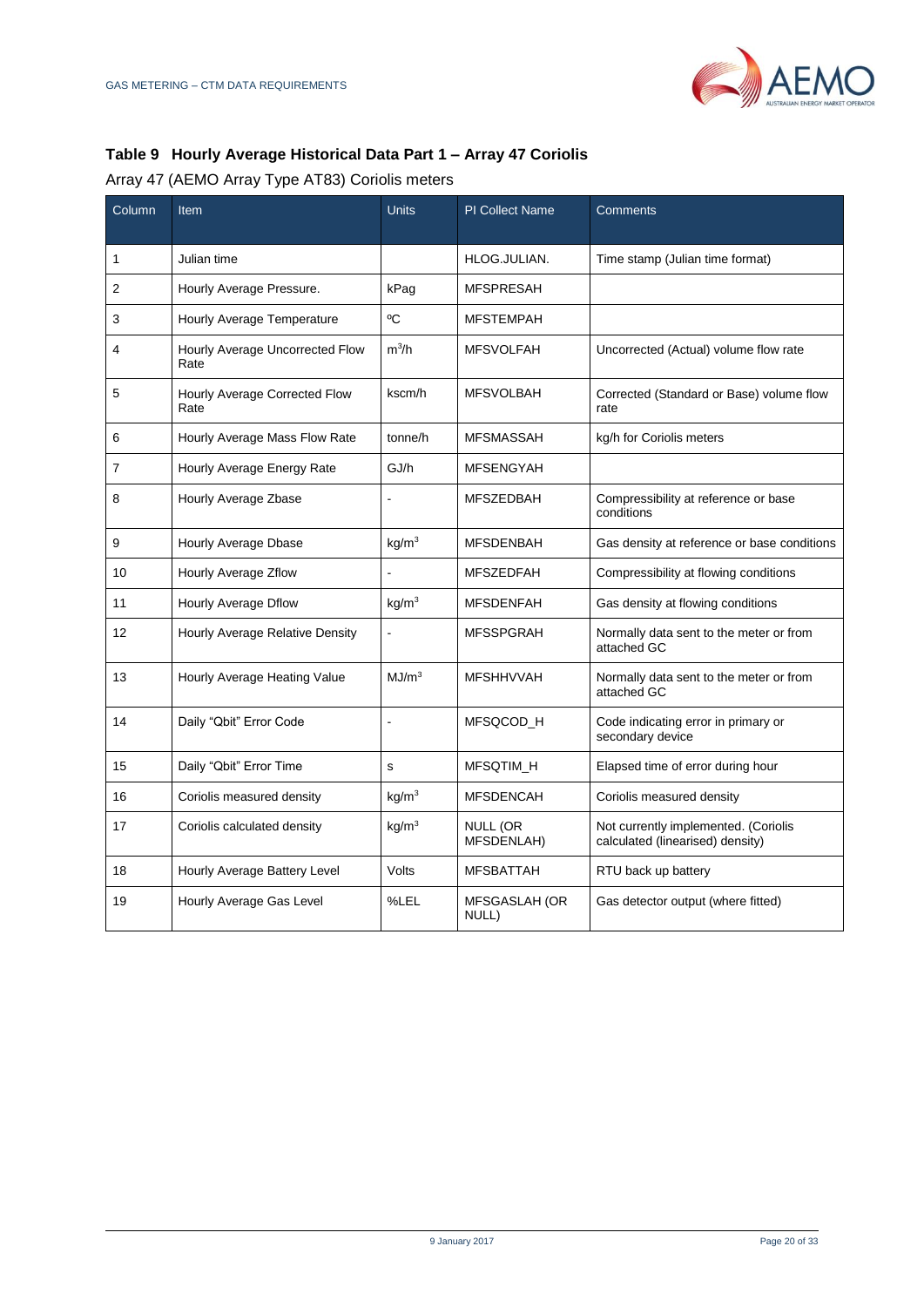

#### **Table 10 Hourly Average Historical Data Part 1 – Array 47 Turbine and Ultrasonic**

Array 47 (AEMO Array Type AT83) Turbine and Ultrasonic meters

| Column         | Item                                    | <b>Units</b>      | PI Collect Name               | Comments                                                |
|----------------|-----------------------------------------|-------------------|-------------------------------|---------------------------------------------------------|
| 1              | Julian time                             |                   | HLOG.JULIAN.                  | Time stamp (Julian time format)                         |
| 2              | Hourly Average Pressure.                | kPag              | <b>MFSPRESAH</b>              |                                                         |
| 3              | Hourly Average Temperature              | °C                | <b>MFSTEMPAH</b>              |                                                         |
| 4              | Hourly Average Uncorrected Flow<br>Rate | $m^3/h$           | <b>MFSVOLFAH</b>              | Uncorrected (Actual) volume flow rate                   |
| 5              | Hourly Average Corrected Flow<br>Rate   | kscm/h            | <b>MFSVOLBAH</b>              | Corrected (Standard or Base) volume flow rate           |
| 6              | Hourly Average Mass Flow Rate           | tonne/h           | <b>MFSMASSAH</b>              | kg/h for Coriolis meters                                |
| $\overline{7}$ | Hourly Average Energy Rate              | GJ/h              | <b>MFSENGYAH</b>              |                                                         |
| 8              | Hourly Average Zbase                    |                   | <b>MFSZEDBAH</b>              | Compressibility at reference or base conditions         |
| 9              | Hourly Average Dbase                    | kg/m <sup>3</sup> | <b>MFSDENBAH</b>              | Gas density at reference or base conditions             |
| 10             | Hourly Average Zflow                    | $\overline{a}$    | <b>MFSZEDFAH</b>              | Compressibility at flowing conditions                   |
| 11             | Hourly Average Dflow                    | kg/m <sup>3</sup> | <b>MFSDENFAH</b>              | Gas density at flowing conditions                       |
| 12             | Hourly Average Relative Density         | ÷,                | <b>MFSSPGRAH</b>              | Normally data sent to the meter or from<br>attached GC  |
| 13             | Hourly Average Heating Value            | MJ/m <sup>3</sup> | <b>MFSHHVVAH</b>              | Normally data sent to the meter or from<br>attached GC  |
| 14             | Daily "Qbit" Error Code                 | ÷,                | MFSQCOD H                     | Code indicating error in primary or secondary<br>device |
| 15             | Daily "Qbit" Error Time                 | s                 | <b>MFSQTIM H</b>              | Elapsed time of error during hour                       |
| 16             | Supercompressibility factor (FPV)       | $\blacksquare$    | MFSFPV AH                     | Supercompressibility factor                             |
| 17             | Hourly Average Meter VOS                | m/s               | <b>MFSVELSAH</b>              | Velocity of sound                                       |
| 18             | Hourly Average Battery Level            | Volts             | <b>MFSBATTAH</b>              | RTU back up battery                                     |
| 19             | Hourly Average Gas Level                | %LEL              | <b>MFSGASLAH</b><br>(OR NULL) | Gas detector output (where fitted)                      |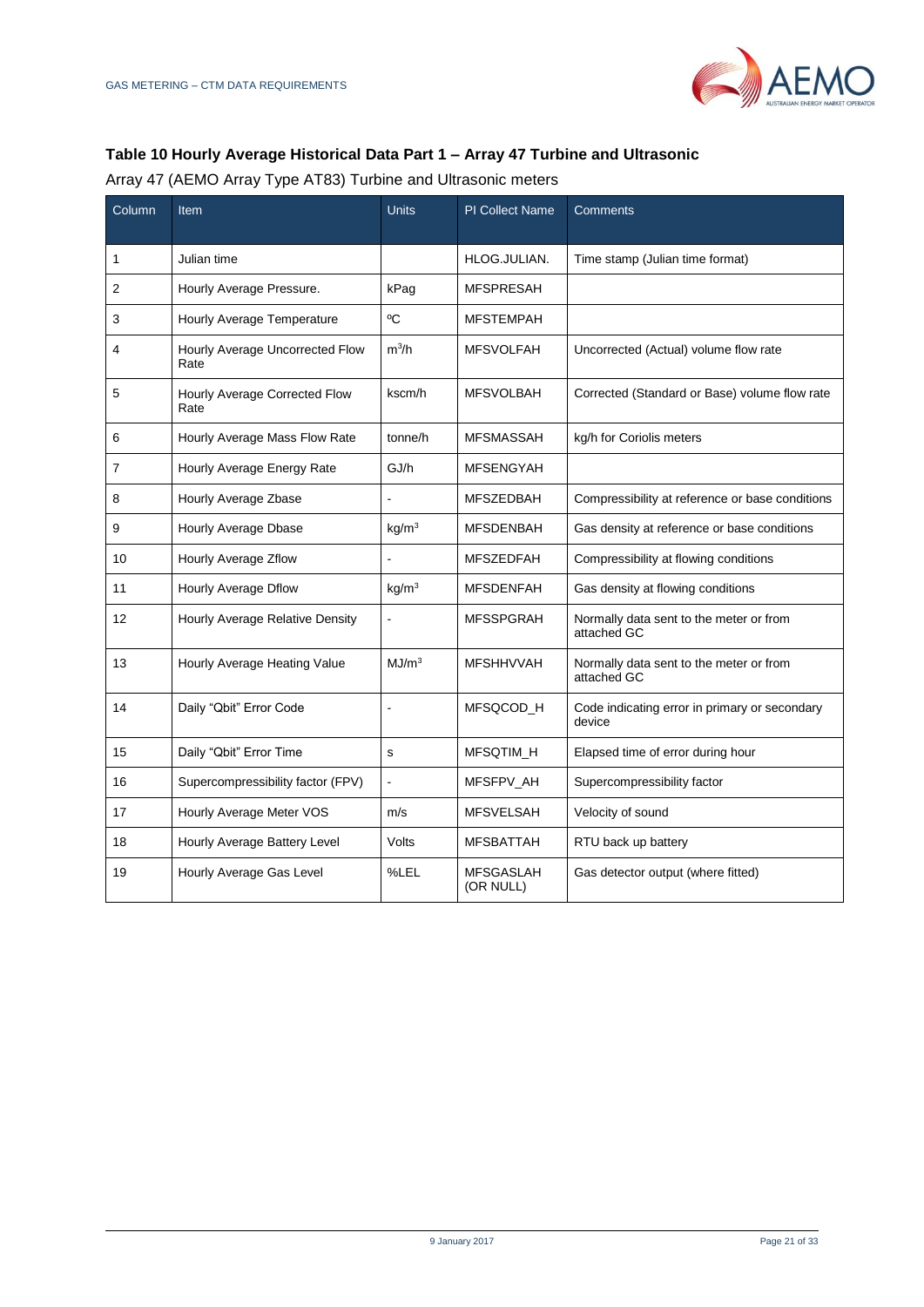# **Table 11 Hourly Accumulated Historical Data Part 2 – Array 48**

#### Array 48 (AEMO Array Type AT87) Coriolis, Turbine and Ultrasonic meters

| Column         | <b>Item</b>                    | <b>Units</b>    | <b>PI Collect Name</b> | Comments                                                   |
|----------------|--------------------------------|-----------------|------------------------|------------------------------------------------------------|
|                |                                |                 |                        |                                                            |
| 1              | Julian time                    |                 | HLOG.JULIAN.           | Time stamp (Julian time format)                            |
| $\overline{2}$ | Corrected Volume Hi            | Mm <sup>3</sup> | <b>MFSVOLBNH</b>       | Accumulator High non-resetting                             |
| 3              | Corrected Volume Lo            | km <sup>3</sup> | <b>MFSVOLBPH</b>       | Accumulator Low non-resetting                              |
| 4              | "Top of Hour" Pressure         | kPag            | <b>MFSPRES T</b>       | Taken at the end of each hour                              |
| 5              | "Top of Hour" Temperature      | °C              | MFSTEMP T              | Taken at the end of each hour                              |
| 6              | <b>Elapsed Time Hour</b>       | s               | MFSELAP H              | Elapsed time that RTU has been operating<br>during hour.   |
| 7              | Mass Flow Total Hi             | ktonne          | <b>MFSMASSNH</b>       | Accumulator High non-resetting (kg for<br>Coriolis meters) |
| 8              | Mass Flow Total Lo             | tonne           | <b>MFSMASSPH</b>       | Accumulator Low non-resetting (kg for<br>Coriolis meters)  |
| 9              | Energy Total Hi                | TJ              | <b>MFSENGYNH</b>       | Accumulator High non-resetting each hour                   |
| 10             | Energy Total Lo                | GJ              | <b>MFSENGYPH</b>       | Accumulator Low non-resetting each hour                    |
| 11             | Uncorrected Vol Hi             | km <sup>3</sup> | <b>MFSVOLFNH</b>       | Accumulator High non-resetting each hour                   |
| 12             | Uncorrected Vol Lo             | m <sup>3</sup>  | <b>MFSVOLFPH</b>       | Accumulator Low non-resetting each hour                    |
| 13             | Corrected This Hour High       | Mm <sup>3</sup> | <b>MFSVOLBRH</b>       | Accumulator High resetting each hour                       |
| 14             | <b>Corrected This Hour Low</b> | km <sup>3</sup> | <b>MFSVOLBSH</b>       | Accumulator Low resetting each hour                        |
| 15             | Mass Flow This Hour High       | ktonne          | <b>MFSMASSRH</b>       | Accumulator High resetting each hour                       |
| 16             | Mass Flow This Hour Low        | tonne           | <b>MFSMASSSH</b>       | Accumulator Low resetting each hour                        |
| 17             | Energy Flow This Hour High     | TJ              | <b>MFSENGYRH</b>       | Accumulator High resetting each hour                       |
| 18             | Energy Flow This Hour Low      | GJ              | <b>MFSENGYSH</b>       | Accumulator Low resetting each hour                        |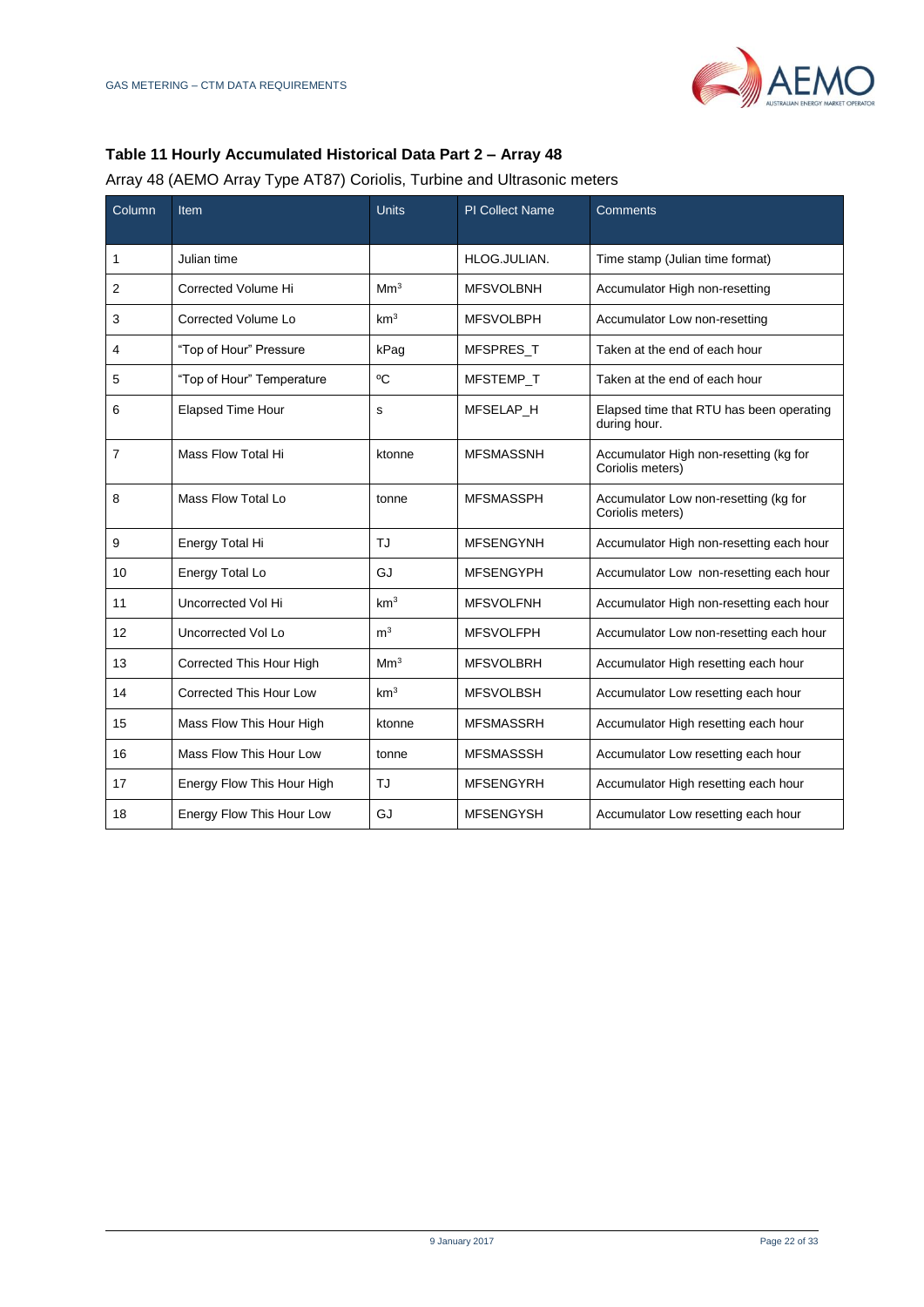# **Table 12 Daily Average Historical Data – Array 50**

#### Array 50 (AEMO array Type AT35) Ultrasonic, Turbine and Coriolis meters

| Column | Item                                   | Units             | <b>PI Collect Name</b> | Comments                                                                         |
|--------|----------------------------------------|-------------------|------------------------|----------------------------------------------------------------------------------|
| 1      | Julian time                            |                   | DLOG.JULIAN.           | Time stamp (Julian time format)                                                  |
| 2      | Daily Average Pressure                 | kPag              | <b>MFSPRESAD</b>       |                                                                                  |
| 3      | Daily Average Temperature              | ٥C                | <b>MFSTEMPAD</b>       |                                                                                  |
| 4      | Daily Average Uncorrected Flow<br>Rate | $m^3/h$           | <b>MFSVOLFAD</b>       | Uncorrected (Actual) volume flow rate                                            |
| 5      | Daily Average Corrected Flow<br>Rate   | kscm/h            | <b>MFSVOLBAD</b>       | Corrected (Standard or Base) volume flow rate                                    |
| 6      | Daily Average Mass Flow Rate           | tonne/h           | <b>MFSMASSAD</b>       | kg/h for Coriolis meters                                                         |
| 7      | Daily Average Energy Rate              | GJ/h              | <b>MFSENGYAD</b>       |                                                                                  |
| 8      | Daily Average Zbase                    |                   | <b>MFSZEDBAD</b>       | Compressibility at reference or base conditions                                  |
| 9      | Daily Average Dbase                    | kg/m <sup>3</sup> | <b>MFSDENBAD</b>       | Gas density at reference or base conditions                                      |
| 10     | Daily Average Zflow                    |                   | <b>MFSZEDFAD</b>       | Compressibility at flowing conditions                                            |
| 11     | Daily Average Dflow                    | kg/m <sup>3</sup> | <b>MFSDENFAD</b>       | Gas density at flowing conditions                                                |
| 12     | Daily Average FPV                      |                   | MFSFPV AD              | Supercompressibility factor                                                      |
| 13     | Daily Uncorrected Volume Hi            | Mm <sup>3</sup>   | <b>MFSVOLFND</b>       | Accumulator High non-resetting same as hourly<br>6:00am                          |
| 14     | Daily Uncorrected Volume Lo            | km <sup>3</sup>   | <b>MFSVOLFPD</b>       | Accumulator Low non-resetting same as hourly<br>6:00am                           |
| 15     | Daily Corrected Volume Hi              | Mm <sup>3</sup>   | <b>MFSVOLBND</b>       | Accumulator High non-resetting same as hourly<br>6:00am                          |
| 16     | Daily Corrected Volume Lo              | km <sup>3</sup>   | <b>MFSVOLBPD</b>       | Accumulator Low non-resetting same as hourly<br>6:00am                           |
| 17     | Daily Corrected Mass Hi                | ktonne            | <b>MFSMASSND</b>       | Accumulator High non-resetting (kg for Coriolis<br>meters) same as hourly 6:00am |
| 18     | Daily Corrected Mass Lo                | tonne             | <b>MFSMASSPD</b>       | Accumulator Low non-resetting (kg for Coriolis<br>meters) same as hourly 6:00am  |
| 19     | Daily Corrected Energy Hi              | TJ                | MFSENGYND              | Accumulator High non-resetting same as hourly<br>6:00am                          |
| 20     | Daily Corrected Energy Lo              | GJ                | MFSENGYPD              | Accumulator Low non-resetting same as hourly<br>6:00am                           |
| 21     | Daily Average Capacity                 | %                 | <b>MFSCPTYAD</b>       | Daily average capacity                                                           |
| 22     | Daily Maximum Capacity                 | %                 | <b>MFSCPTYMD</b>       | Maximum daily instantaneous flow rate.                                           |
| 23     | Daily Average Relative Density         |                   | <b>MFSSPRGAD</b>       |                                                                                  |
| 24     | Daily Average Heating Value            | MJ/m <sup>3</sup> | MFSHHVVAD              |                                                                                  |
| 25     | Daily "Qbit" Error Code                |                   | MFSQCOD_D              | Code indicating error in primary or secondary<br>device                          |
| 26     | Daily "Qbit" Error Time                | s                 | MFSQTIM_D              | Elapsed time of error during day                                                 |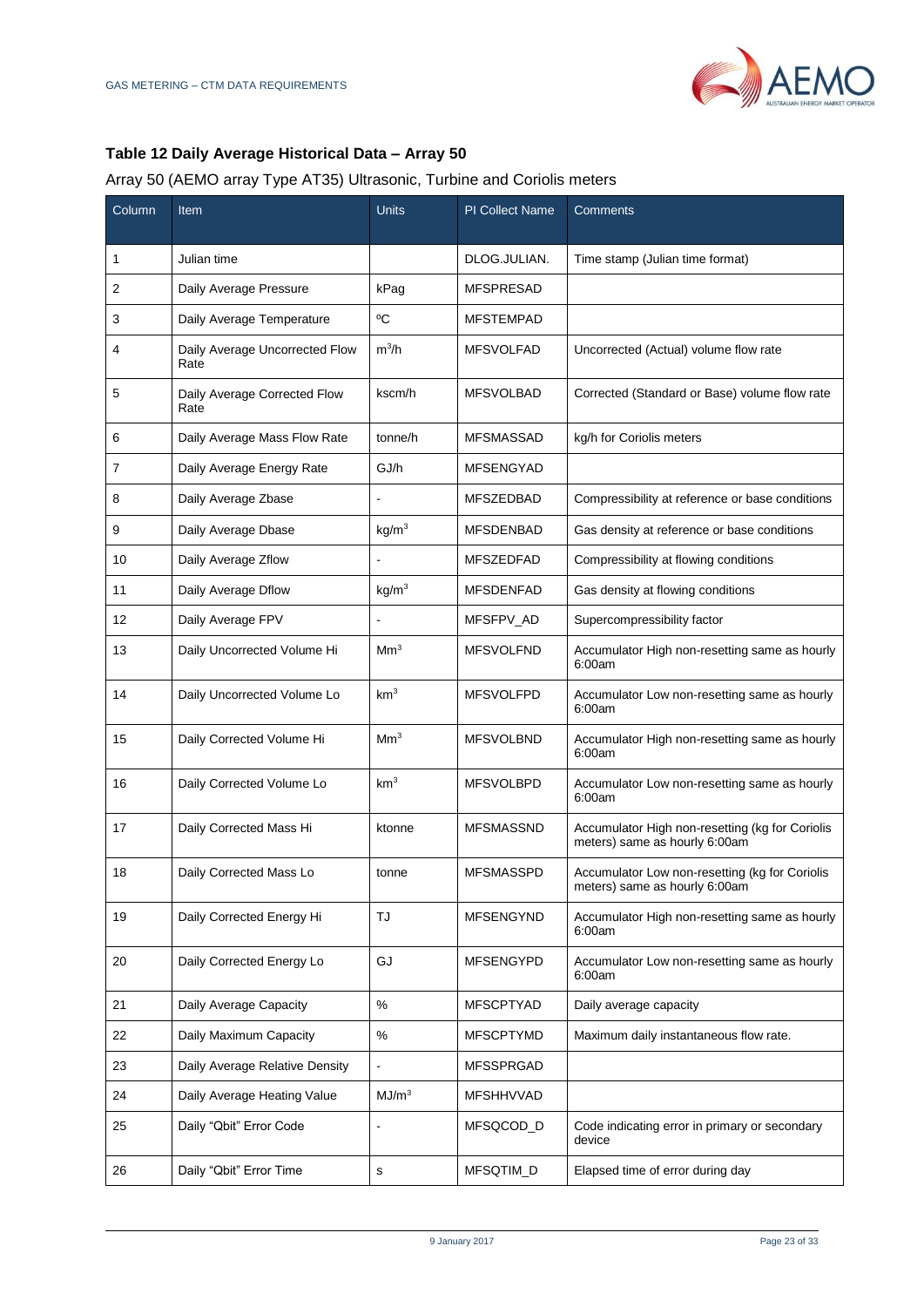

| ົ | Elapsed Time Dav | min | MFSELAP <b>F</b> | Elapsed time that RTU has been operating<br>during day. |
|---|------------------|-----|------------------|---------------------------------------------------------|
|---|------------------|-----|------------------|---------------------------------------------------------|

# **Table 13 Daily Average Reverse Flow Historical Data – Array 51**

# Array 51 (AEMO array Type AT38) Ultrasonic meters

| Column | Item                                                  | <b>Units</b>             | <b>PI Collect Name</b> | Comments                                                                         |
|--------|-------------------------------------------------------|--------------------------|------------------------|----------------------------------------------------------------------------------|
| 1      | Julian time                                           |                          | DLOG.JULIAN.           | Time stamp (Julian time format)                                                  |
| 2      | Daily Average Pressure                                | kPag                     | <b>MRSPRESAD</b>       | Often this is the same as the forward data                                       |
| 3      | Daily Average Temperature                             | °C                       | <b>MRSTEMPAD</b>       | Often this is the same as the forward data                                       |
| 4      | Daily Average Uncorrected<br><b>Reverse Flow Rate</b> | $m^3/h$                  | <b>MRSVOLFAD</b>       | Uncorrected (Actual) volume flow rate                                            |
| 5      | Daily Average Corrected Reverse<br><b>Flow Rate</b>   | kscm/h                   | <b>MRSVOLBAD</b>       | Corrected (Standard or Base) volume flow<br>rate                                 |
| 6      | Daily Average Mass Reverse<br><b>Flow Rate</b>        | tonne/h                  | <b>MRSMASSAD</b>       | kg/h for Coriolis meters                                                         |
| 7      | Daily Average Energy Reverse<br>Rate                  | GJ/h                     | <b>MRSENGYAD</b>       |                                                                                  |
| 8      | Daily Average Reverse Zbase                           | $\blacksquare$           | <b>MRSZEDBAD</b>       | Compressibility at reference or base<br>conditions. Same as the forward data     |
| 9      | Daily Average Reverse Dbase                           | kg/m <sup>3</sup>        | <b>MRSDENBAD</b>       | Gas density at reference or base<br>conditions. Same as the forward data         |
| 10     | Daily Average Reverse Zflow                           | $\overline{\phantom{a}}$ | MRSZEDFAD              | Compressibility at flowing conditions                                            |
| 11     | Daily Average Reverse Dflow                           | kg/m <sup>3</sup>        | <b>MRSDENFAD</b>       | Gas density at flowing conditions                                                |
| 12     | Daily Average Reverse FPV                             | $\blacksquare$           | MRSFPV_AD              | Supercompressibility factor                                                      |
| 13     | Daily Uncorrected Reverse<br>Volume Hi                | Mm <sup>3</sup>          | <b>MRSVOLFND</b>       | Accumulator High non-resetting same as<br>hourly 6:00am                          |
| 14     | Daily Uncorrected Reverse<br>Volume Lo                | km <sup>3</sup>          | <b>MRSVOLFPD</b>       | Accumulator Low non-resetting same as<br>hourly 6:00am                           |
| 15     | Daily Corrected Reverse Volume<br>Hi                  | Mm <sup>3</sup>          | <b>MRSVOLBND</b>       | Accumulator High non-resetting same as<br>hourly 6:00am                          |
| 16     | Daily Corrected Reverse Volume<br>Lo                  | km <sup>3</sup>          | <b>MRSVOLBPD</b>       | Accumulator Low non-resetting same as<br>hourly 6:00am                           |
| 17     | Daily Corrected Reverse Mass Hi                       | ktonne                   | <b>MRSMASSND</b>       | Accumulator High non-resetting (kg for<br>Coriolis meters) same as hourly 6:00am |
| 18     | Daily Corrected Reverse Mass<br>Lo                    | tonne                    | <b>MRSMASSPD</b>       | Accumulator Low non-resetting (kg for<br>Coriolis meters) same as hourly 6:00am  |
| 19     | Daily Corrected Reverse Energy<br>Hi                  | TJ                       | <b>MRSENGYND</b>       | Accumulator High non-resetting same as<br>hourly 6:00am                          |
| 20     | Daily Corrected Reverse Energy<br>Lo                  | GJ                       | <b>MRSENGYPD</b>       | Accumulator Low non-resetting same as<br>hourly 6:00am                           |
| 21     | Daily Average Reverse Capacity                        | $\%$                     | <b>MRSCPTYAD</b>       | Average instantaneous reverse flow rate.                                         |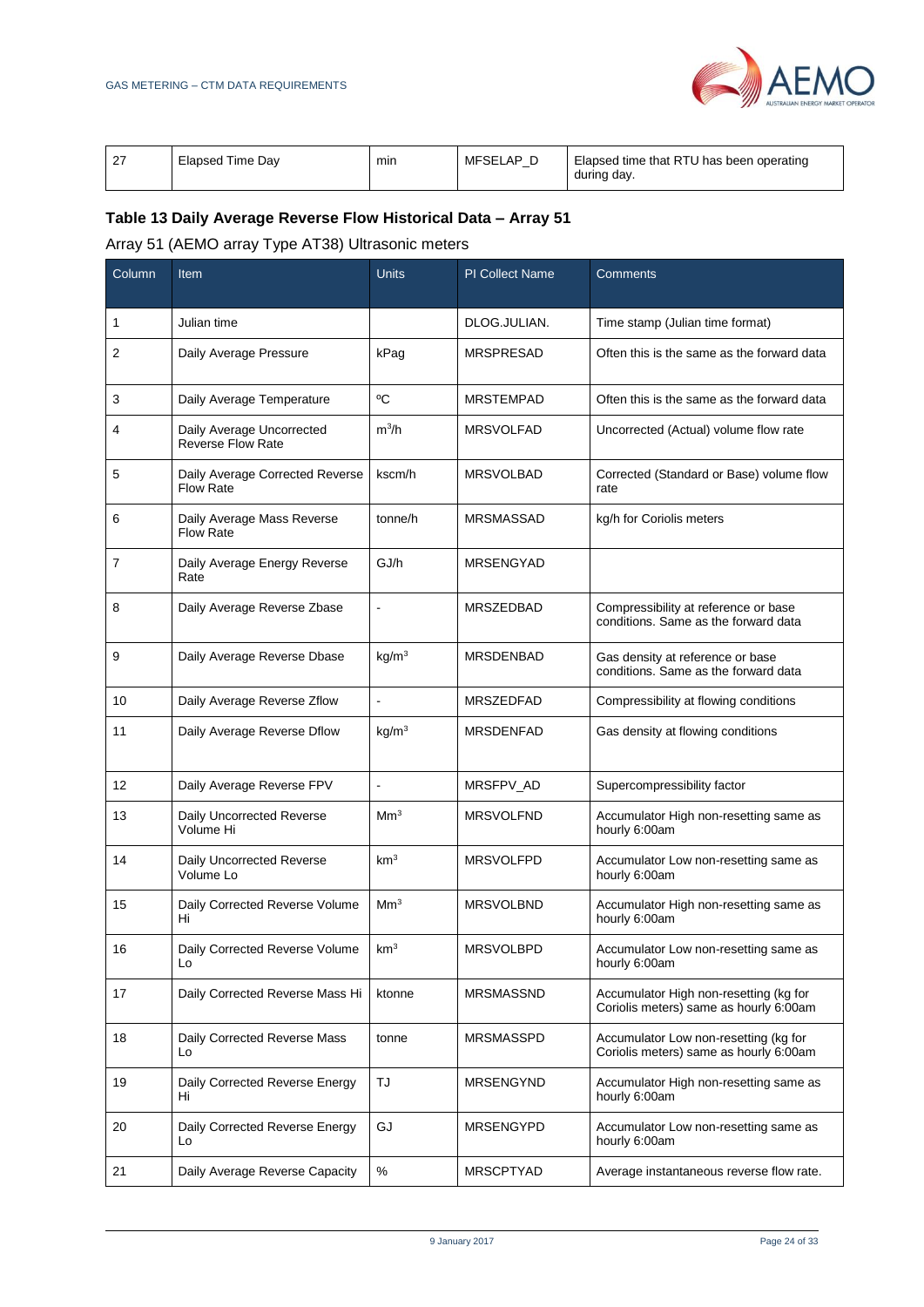

| Column | <b>Item</b>                               | <b>Units</b>      | <b>PI Collect Name</b> | <b>Comments</b>                                                         |
|--------|-------------------------------------------|-------------------|------------------------|-------------------------------------------------------------------------|
| 22     | Daily Maximum Reverse<br>Capacity         | $\%$              | <b>MRSCPTYMD</b>       | Maximum instantaneous reverse flow rate.                                |
| 23     | Daily Average Reverse Relative<br>Density |                   | <b>MRSSPGERAD</b>      | Same as the forward data                                                |
| 24     | Daily Average Reverse Heating<br>Value    | MJ/m <sup>3</sup> | <b>MRSHHVVAD</b>       | Same as the forward data                                                |
| 25     | Daily "Qbit" Reverse Error Code           |                   | MRSQCOD D              | Code indicating error in primary or<br>secondary device                 |
| 26     | Daily "Qbit" Reverse Error Time           | s                 | MRSQTIM_D              | Elapsed time of error during day                                        |
| 27     | Elapsed Time Day                          | min               | <b>MRSELAP H</b>       | Elapsed time that RTU has been operating<br>during day. same as forward |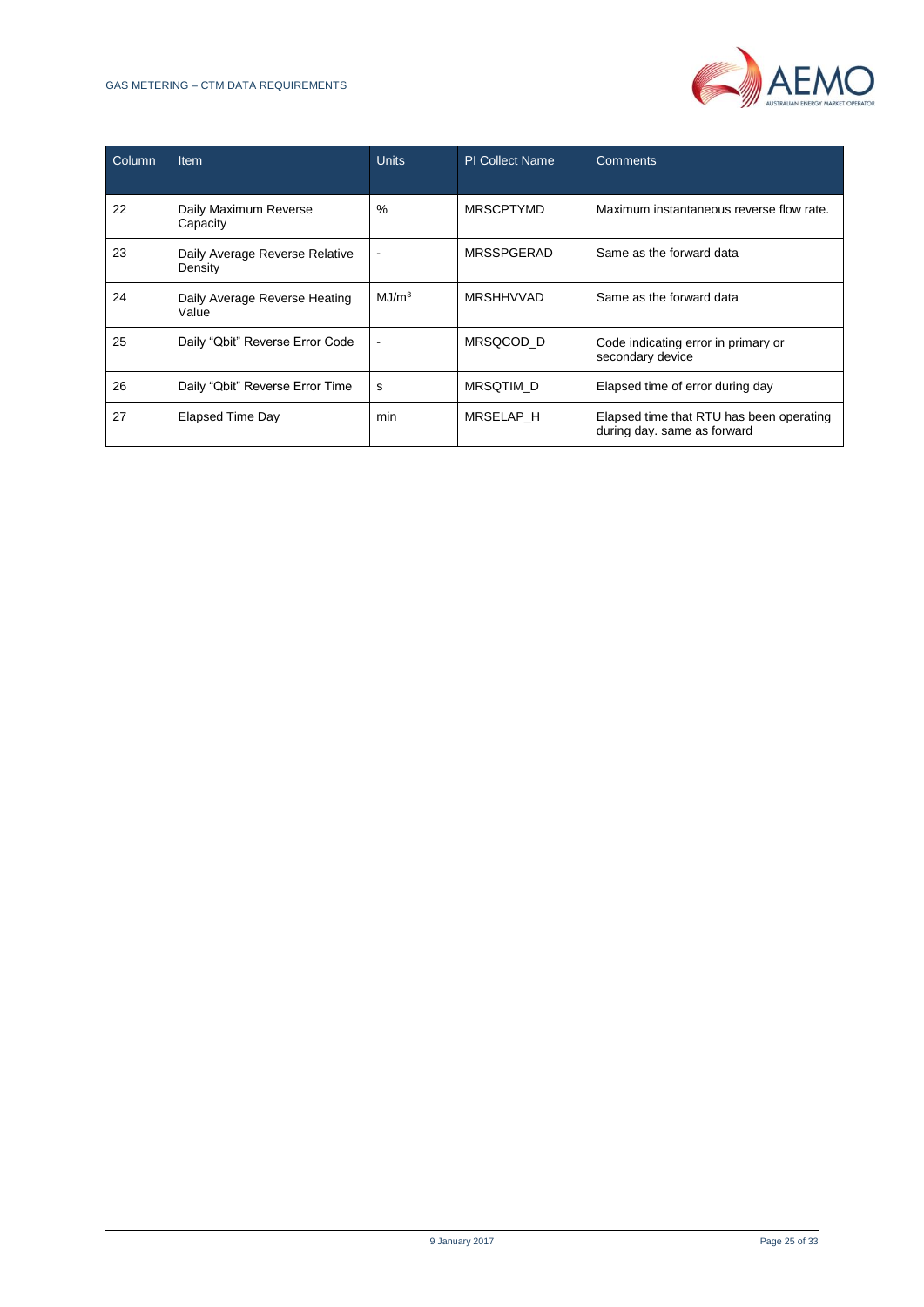

# <span id="page-25-0"></span>**Table 14 Hourly Average Reverse Flow Historical Data Part 1 – Array 67**

Array 67 (AEMO Array Type AT88) Ultrasonic meters

| Column         | Item                                                        | Units                | <b>PI Collect Name</b> | Comments                                                                      |
|----------------|-------------------------------------------------------------|----------------------|------------------------|-------------------------------------------------------------------------------|
| 1              | Julian time                                                 |                      | HLOG.JULIAN.           | Time stamp (Julian time format)                                               |
| $\overline{2}$ | Hourly Average Pressure                                     | kPag                 | <b>MRSPRESAH</b>       | Often this is the same as the forward data                                    |
| 3              | Hourly Average Temperature.                                 | °C                   | <b>MRSTEMPAH</b>       | Often this is the same as the forward data                                    |
| 4              | Hourly Average Uncorrected<br><b>Reverse Flow Rate</b>      | $m^3/h$              | <b>MRSVOLFAH</b>       | Uncorrected (Actual) volume flow rate                                         |
| 5              | <b>Hourly Average Corrected</b><br><b>Reverse Flow Rate</b> | kscm/h               | <b>MRSVOLBAH</b>       | Corrected (Standard or Base) volume flow<br>rate                              |
| 6              | Hourly Average Mass Reverse<br><b>Flow Rate</b>             | tonne/h              | <b>MRSMASSAH</b>       | kg/h for Coriolis meters                                                      |
| $\overline{7}$ | Hourly Average Reverse Energy<br>Rate                       | GJ/h                 | <b>MRSENGYAH</b>       |                                                                               |
| 8              | Hourly Average Reverse Zbase                                | $\ddot{\phantom{a}}$ | <b>MRSZEDBAH</b>       | Compressibility at reference or base<br>conditions. Same as the forward data  |
| 9              | Hourly Average Reverse Dbase                                | kg/m <sup>3</sup>    | <b>MRSDENBAH</b>       | Gas density at reference or base<br>conditions. Same as the forward data      |
| 10             | Hourly Average Reverse Zflow                                |                      | <b>MRSZEDFAH</b>       | Compressibility at flowing conditions. Same<br>as the forward data            |
| 11             | Hourly Average Reverse Dflow                                | kq/m <sup>3</sup>    | <b>MRSDENFAH</b>       | Gas density at flowing conditions. Same as<br>the forward data                |
| 12             | Hourly Average Reverse FPV                                  | L.                   | MRSFPV_AH              | Supercompressibility factor. Same as the<br>forward data                      |
| 13             | Hourly Average Reverse Relative<br>Density                  |                      | <b>MRSSPGRAH</b>       | Normally data sent to the meter. Same as<br>the forward data                  |
| 14             | Hourly Average Reverse Heating<br>Value                     | MJ/m <sup>3</sup>    | <b>MRSHHVVAH</b>       | Normally data sent to the meter. Same as<br>the forward data                  |
| 15             | Hourly "Qbit" Reverse Error Code                            | $\overline{a}$       | <b>MRSQCODAH</b>       | Code indicating error in primary or<br>secondary device. Same as forward data |
| 16             | Hourly "Qbit" Reverse Error Time                            | s                    | <b>MRSQTIMAH</b>       | Elapsed time of error during hour. Same as<br>the forward data.               |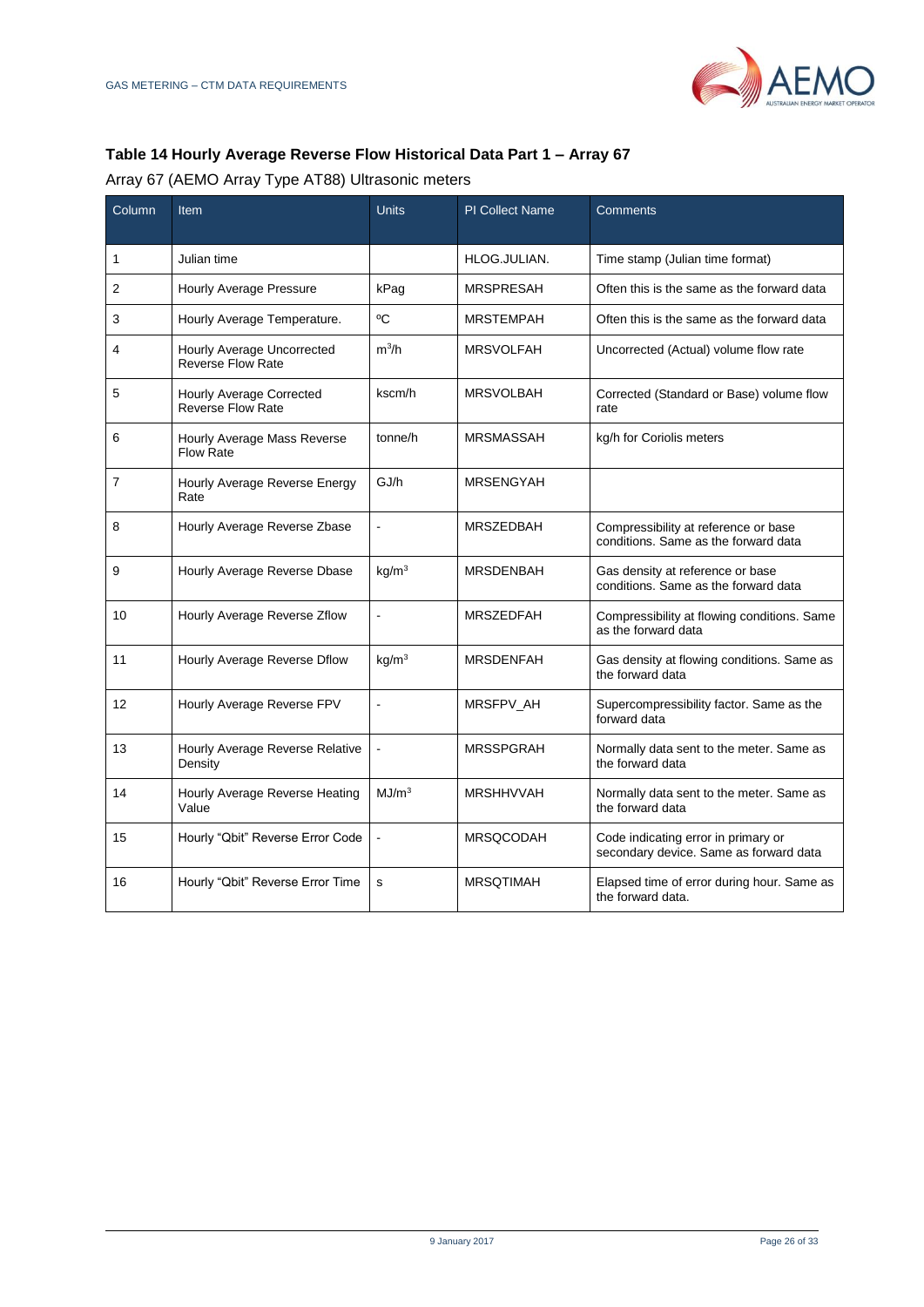

# **Table 15 Hourly Accumulated Reverse Flow Historical Data Part 2 – Array 68**

Array 68 (AEMO Array Type AT89) Ultrasonic meters

| Column         | Item                                         | <b>Units</b>    | <b>PI Collect Name</b> | Comments                                                                           |
|----------------|----------------------------------------------|-----------------|------------------------|------------------------------------------------------------------------------------|
| 1              | Julian time                                  |                 | HLOG.JULIAN.           | Time stamp (Julian time format)                                                    |
| 2              | Corrected Reverse Volume Hi                  | Mm <sup>3</sup> | <b>MRSVOLBNH</b>       | Accumulator High non-resetting                                                     |
| 3              | Corrected Reverse Volume Lo                  | km <sup>3</sup> | <b>MRSVOLBPH</b>       | Accumulator Low -non-resetting                                                     |
| 4              | Reverse Elapsed Time Hour                    | $\mathbf s$     | MRSELAP_H              | Elapsed time that RTU has been operating<br>during hour. Same as the forward data. |
| 5              | Reverse Mass Flow High Index                 | ktonne          | <b>MRSMASSNH</b>       | Accumulator High non-resetting (kg for<br>Coriolis meters)                         |
| 6              | Reverse Mass Flow Low Index                  | tonne           | <b>MRSMASSPH</b>       | Accumulator Low non-resetting (kg for<br>Coriolis meters)                          |
| $\overline{7}$ | Reverse Energy Flow High Index               | TJ              | <b>MRSENGYNH</b>       | Accumulator High non-resetting each hour                                           |
| 8              | Reverse Energy Flow Low Index                | GJ              | <b>MRSENGYPH</b>       | Accumulator Low non-resetting each hour                                            |
| 9              | Reverse Uncorrected Flow High<br>Index       | km <sup>3</sup> | <b>MRSVOLFNH</b>       | Accumulator High non-resetting each hour                                           |
| 10             | <b>Reverse Uncorrected Flow Low</b><br>Index | m <sup>3</sup>  | <b>MRSVOLFPH</b>       | Accumulator Low non-resetting each hour                                            |
| 11             | <b>Corrected Reverse This Hour</b><br>High   | Mm <sup>3</sup> | <b>MRSVOLBRH</b>       | Accumulator High resetting each hour                                               |
| 12             | <b>Corrected Reverse This Hour</b><br>Low    | km <sup>3</sup> | <b>MRSVOLBSH</b>       | Accumulator Low resetting each hour                                                |
| 13             | Mass Reverse Flow This Hour<br>High          | ktonne          | <b>MRSMASSRH</b>       | Accumulator High resetting each hour                                               |
| 14             | Mass Reverse Flow This Hour<br>Low           | tonne           | <b>MRSMASSSH</b>       | Accumulator Low resetting each hour                                                |
| 15             | Energy Reverse Flow This Hour<br>High        | TJ              | <b>MRSENGYRH</b>       | Accumulator High resetting each hour                                               |
| 16             | Energy Reverse Flow This Hour<br>Low         | GJ              | <b>MRSENGYSH</b>       | Accumulator Low resetting each hour                                                |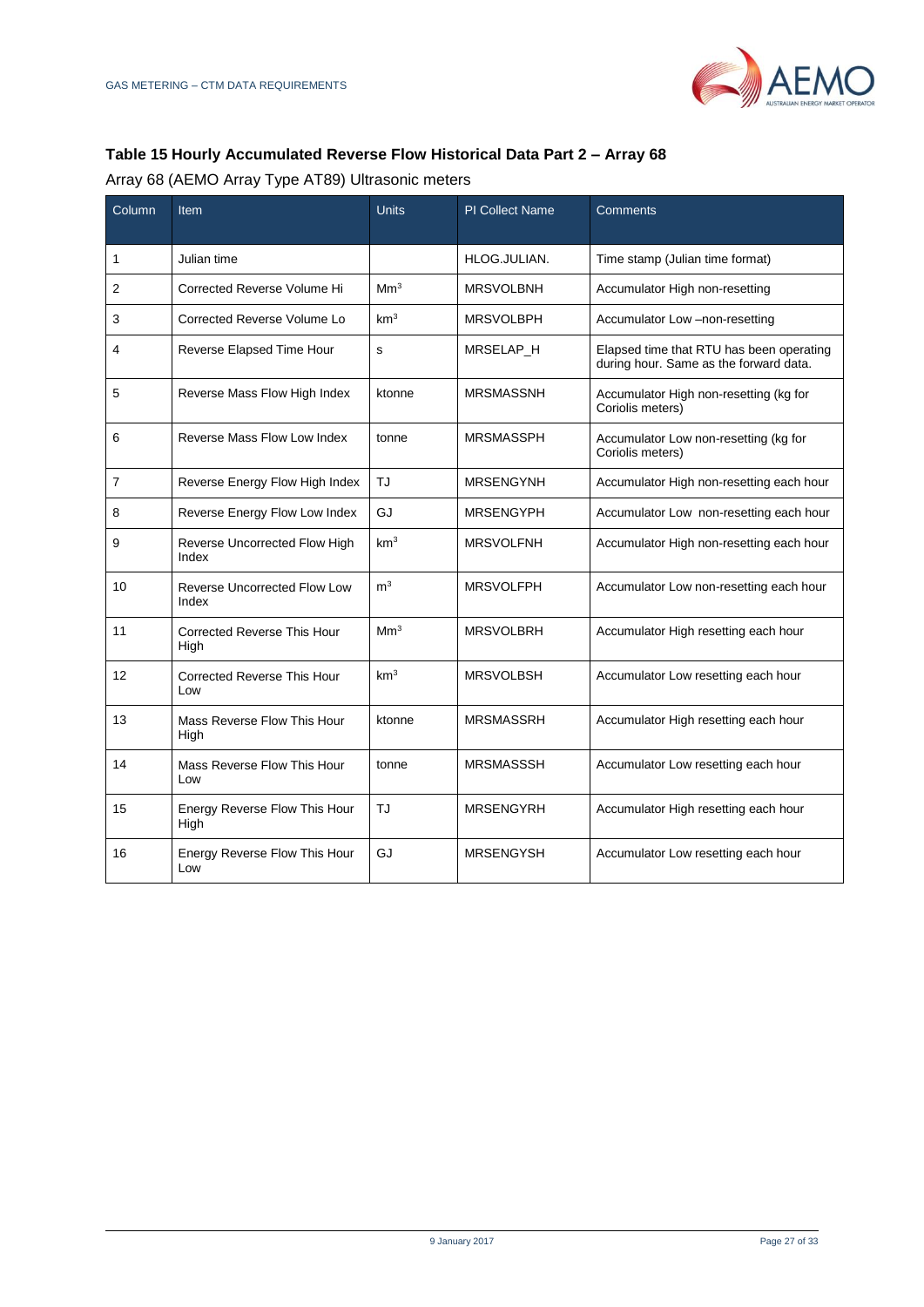

# **2.5 Multi-run and orifice metering installations**

- At CTM installations where the metering is performed by two or more meters, the data listed above where relevant, should be provided for each individual meter. The same data, where relevant, should be provided for the "station total".
- The above tables refer primarily to positive displacement, turbine, Coriolis and ultrasonic meters. If orifice meters are used, the average differential pressures for each of the metering runs are also to be provided. Examples of differential-pressure array types are available from AEMO.
- New array types are developed as the need arises. Where circumstances dictate that other arrays should be used, AEMO should be consulted to choose the most appropriate array configuration.

# <span id="page-27-0"></span>**2.6 Gas chromatograph data to be available to AEMO**

Where a CTM has an associated gas chromatograph the gas composition and other data as specified below is to be made available to AEMO for downloading gas composition data to remote CTMs as required.

#### **Table 16 Hourly Average Historical Data – Array 81, 82 and 83**

Arrays 81, 82 and 83 (AEMO Array Type AT54, AT58 and AT60 respectively) C6 gas chromatograph sample lines 1, 2 and 3 respectively

In the table "#" should be replaced by 1, 2 or 3 as appropriate to the sample line.

| Column         | Item                            | <b>Units</b>      | <b>PI Collect Name</b> | <b>Comments</b>                      |
|----------------|---------------------------------|-------------------|------------------------|--------------------------------------|
|                |                                 |                   |                        |                                      |
| 1              | Julian time                     |                   | HLOG.JULIAN.           | Time stamp (Julian time format)      |
| $\overline{2}$ | Hourly Ave Hexane+              | MOLE %            | C6#C6PLAH              | Hexane (C6) plus higher hydrocarbons |
| 3              | Hourly Ave Propane              | MOLE %            | C6#C3_AH               | Propane (C3)                         |
| 4              | Hourly Ave Butane_Iso           | MOLE %            | C6#C4I AH              | Iso Butane (C4I)                     |
| 5              | Hourly Ave Butane_N             | MOLE %            | C6#C4NLAH              | Normal Butane (C4N)                  |
| 6              | Hourly Ave Pentane_Neo          | MOLE %            | C6#C5NEAH              | Neo-Pentane (C5Neo)                  |
| 7              | Hourly Ave Pentane_Iso          | MOLE %            | C6#C5I AH              | Iso-Pentane (C5I)                    |
| 8              | Hourly Ave Pentane_N            | MOLE %            | C6#C5NLAH              | Normal Pentane (C5N)                 |
| 9              | Hourly Ave Nitrogen             | MOLE %            | C6#N2_AH               | Nitrogen (N2)                        |
| 10             | Hourly Ave Methane              | MOLE %            | C6#C1_AH               | Methane (C1)                         |
| 11             | Hourly Ave Carbon Dioxide       | MOLE %            | C6#CO2 AH              | Carbon Dioxide (CO2)                 |
| 12             | Hourly Ave Ethane               | MOLE %            | C6#C2_AH               | Ethane (C2)                          |
| 13             | Hourly Ave Mole% Total          | MOLE %            | C6#TOTLAH              | The un-normalised mole %             |
| 14             | Hourly Average Relative Density | $\blacksquare$    | C6#SPGRAH              |                                      |
| 15             | Hourly Ave HHV Volume           | MJ/m <sup>3</sup> | C6#HHVVAH              |                                      |
| 16             | Hourly Ave Wobbe Index          | MJ/m <sup>3</sup> | C6#WOBBAH              |                                      |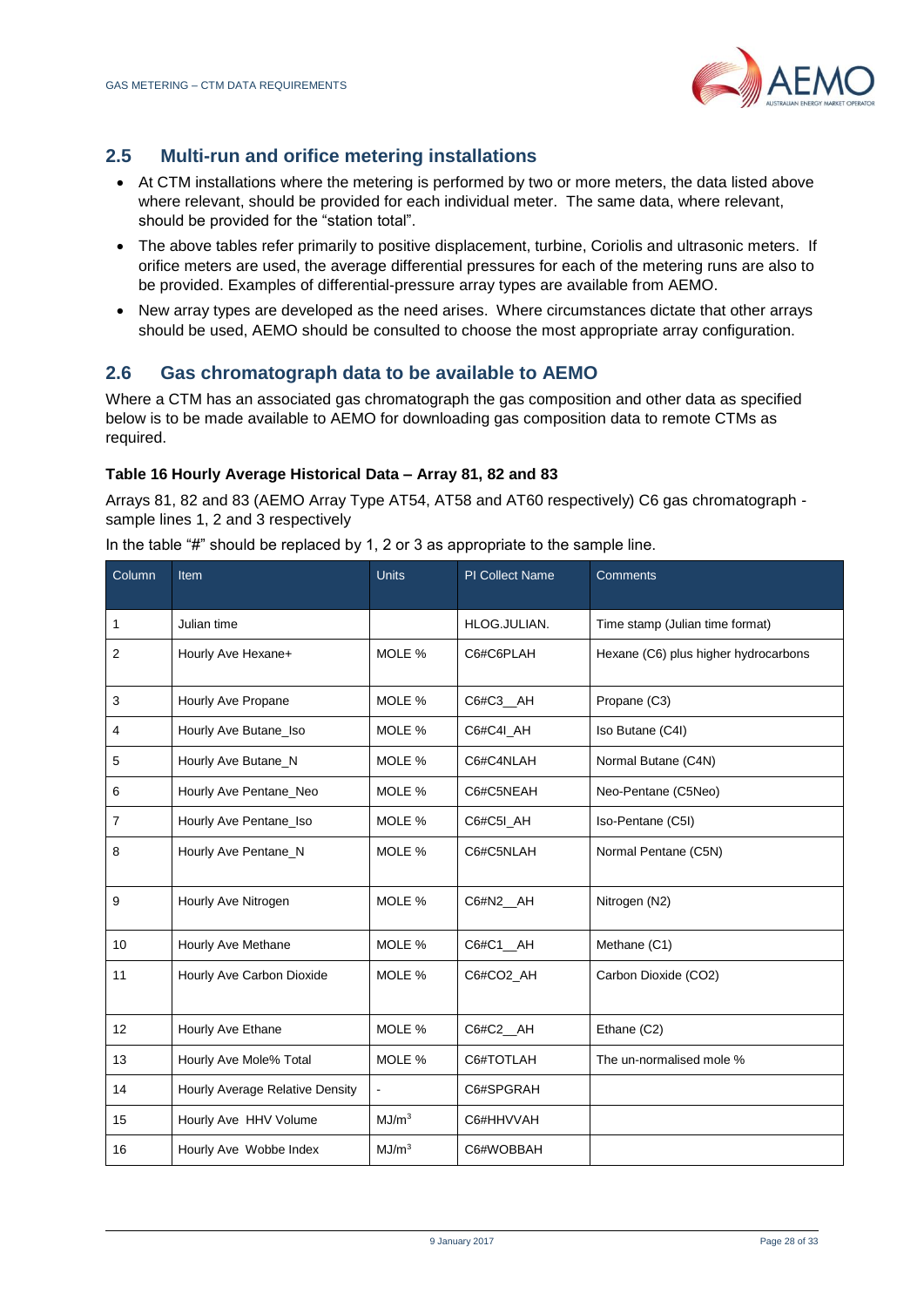

#### **Table 17 Hourly Average Historical Data – Array 91 and 92**

Arrays 91 and 92 (AEMO Array Type AT67 and AT70 respectively) C9 gas chromatograph - sample lines 1 and 2 respectively

In the table "#" should be replaced by 1 or 2 as appropriate to the sample line.

<span id="page-28-0"></span>

| Column | Item                            | <b>Units</b>      | <b>PI Collect Name</b> | Comments                                                       |
|--------|---------------------------------|-------------------|------------------------|----------------------------------------------------------------|
|        |                                 |                   |                        |                                                                |
| 1      | Julian time                     |                   | HLOG.JULIAN.           | Time stamp (Julian time format)                                |
| 2      | Hourly Ave Hexane+              | MOLE %            | C9#C6PLAH              | Hexane (C6) plus higher hydrocarbons                           |
| 3      | Hourly Ave Propane              | MOLE %            | C9#C3_AH               | Propane (C3)                                                   |
| 4      | Hourly Ave Butane_Iso           | MOLE %            | C9#C4I_AH              | Iso Butane (C4I)                                               |
| 5      | Hourly Ave Butane_N             | MOLE %            | C9#C4NLAH              | Normal Butane (C4N)                                            |
| 6      | Hourly Ave Pentane_Neo          | MOLE %            | C9#C5NEAH              | Neo-Pentane (C5Neo)                                            |
| 7      | Hourly Ave Pentane_Iso          | MOLE %            | C9#C5I_AH              | Iso-Pentane (C5I)                                              |
| 8      | Hourly Ave Pentane_N            | MOLE %            | C9#C5NLAH              | Normal Pentane (C5N)                                           |
| 9      | Hourly Ave Nitrogen             | MOLE %            | C9#N2_AH               | Nitrogen (N2)                                                  |
| 10     | Hourly Ave Methane              | MOLE %            | C9#C1 AH               | Methane (C1)                                                   |
| 11     | Hourly Ave Carbon Dioxide       | MOLE %            | C9#CO2_AH              | Carbon Dioxide (CO2)                                           |
| 12     | Hourly Ave Ethane               | MOLE %            | C9#C2_AH               | Ethane (C2)                                                    |
| 13     | Hourly Ave Mole% Total          | MOLE %            | C9#TOTLAH              | The un-normalised mole %                                       |
| 14     | Hourly Average Relative Density |                   | C9#SPGRAH              |                                                                |
| 15     | Hourly Ave HHV Volume           | MJ/m <sup>3</sup> | C9#HHVVAH              |                                                                |
| 16     | Hourly Ave Wobbe Index          | MJ/m <sup>3</sup> | C9#WOBBAH              |                                                                |
| 17     | Hourly Ave Nonane+              | MOLE %            | C9#C9PLAH              | Nonane (C9) plus higher hydrocarbons                           |
| 18     | Hourly Ave Hexane               | MOLE %            | C9#C6_AH               | Hexane (C6)                                                    |
| 19     | Hourly Ave Heptane              | MOLE %            | C9#C7_AH               | Heptane (C7)                                                   |
| 20     | Hourly Ave Octane               | MOLE %            | C9#C8_AH               | Octane (C8)                                                    |
| 21     | Hydrocarbon dewpoint @ 2800     | $^{\circ}$ C      | C9#HC28AH              |                                                                |
| 22     | Hydrocarbon dewpoint @ 3500     | $\rm ^{o}C$       | C9#HC35AH              | Hydrocarbon dewpoint @ 3500 (Official<br>Hydrocarbon Dewpoint) |
| 23     | Hydrocarbon dewpoint @ 6000     | $\rm ^{o}C$       | C9#HC60AH              |                                                                |
| 24     | Hydrocarbon dewpoint @ 8000     | $\rm ^{o}C$       | C9#HC80AH              |                                                                |
| 25     | Elapsed Time Hour               | s                 | MFSELAP_H              | Elapsed time that RTU has been operating<br>during hour.       |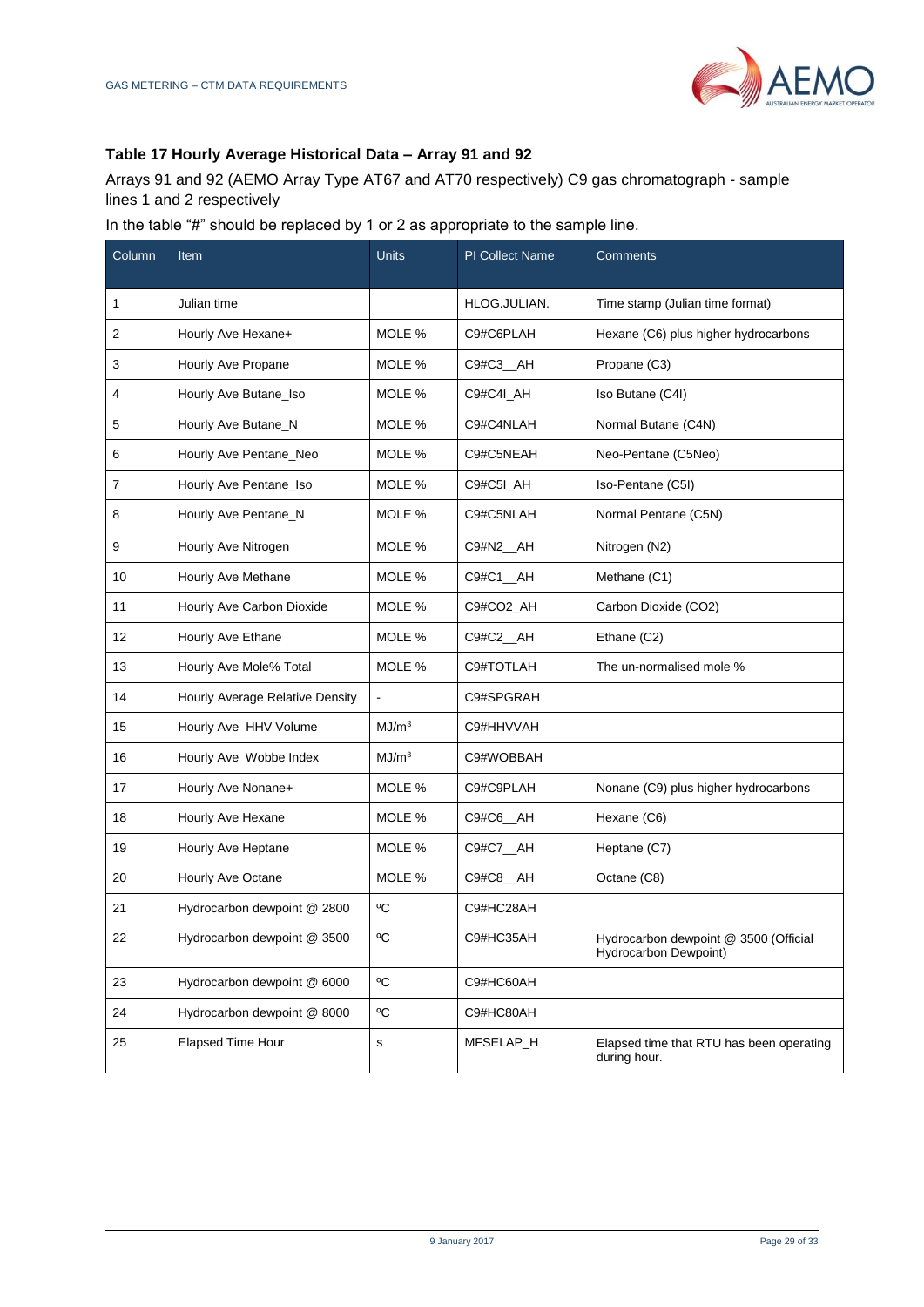

#### **Table 18 Hourly Average Historical Data Part 1 – Array 95 and 98**

Arrays 95 and 98 (AEMO Array Type AT121 and AT92 respectively) C9 gas chromatograph - sample lines 1 and 2 respectively

| In the table "#" should be replaced by 1 or 2 as appropriate to the sample line. |
|----------------------------------------------------------------------------------|
|----------------------------------------------------------------------------------|

| Column         | <b>Item</b>                     | <b>Units</b>      | <b>PI Collect Name</b> | <b>Comments</b>                      |
|----------------|---------------------------------|-------------------|------------------------|--------------------------------------|
| 1              | Julian time                     |                   | HLOG.JULIAN.           | Time stamp (Julian time format)      |
| $\overline{2}$ | Hourly Ave Hexane+              | MOLE %            | C9#C6PLAH              | Hexane (C6) plus higher hydrocarbons |
| 3              | Hourly Ave Propane              | MOLE %            | C9#C3_AH               | Propane (C3)                         |
| 4              | Hourly Ave Butane_Iso           | MOLE %            | C9#C4I AH              | Iso Butane (C4I)                     |
| 5              | Hourly Ave Butane_N             | MOLE %            | C9#C4NLAH              | Normal Butane (C4N)                  |
| 6              | Hourly Ave Pentane Neo          | MOLE %            | C9#C5NEAH              | Neo-Pentane (C5Neo)                  |
| $\overline{7}$ | Hourly Ave Pentane_Iso          | MOLE %            | C9#C5I AH              | Iso-Pentane (C5I)                    |
| 8              | Hourly Ave Pentane_N            | MOLE %            | C9#C5NLAH              | Normal Pentane (C5N)                 |
| 9              | Hourly Ave Nitrogen             | MOLE %            | C9#N2 AH               | Nitrogen (N2)                        |
| 10             | Hourly Ave Methane              | MOLE %            | C9#C1 AH               | Methane (C1)                         |
| 11             | Hourly Ave Carbon Dioxide       | MOLE %            | C9#CO2 AH              | Carbon Dioxide (CO2)                 |
| 12             | Hourly Ave Ethane               | MOLE %            | C9#C2_AH               | Ethane (C2)                          |
| 13             | Hourly Ave Mole% Total          | MOLE %            | C9#TOTLAH              | The un-normalised mole %             |
| 14             | Hourly Average Relative Density |                   | C9#SPGRAH              |                                      |
| 15             | Hourly Ave HHV Volume           | MJ/m <sup>3</sup> | C9#HHVVAH              |                                      |
| 16             | Hourly Ave Wobbe Index          | MJ/m <sup>3</sup> | C9#WOBBAH              |                                      |

#### **Table 19 Hourly Average Historical Data Part 2 – Array 96 and 99**

Arrays 96 and 99 (AEMO Array Type AT122 and AT93 respectively) C9 gas chromatograph - sample lines 1 and 2 respectively

In the table "#" should be replaced by 1 or 2 as appropriate to the sample line.

| Column | Item                        | <b>Units</b> | <b>PI Collect Name</b> | Comments                                                              |
|--------|-----------------------------|--------------|------------------------|-----------------------------------------------------------------------|
|        | Julian time                 |              | HLOG.JULIAN.           | Time stamp (Julian time format)                                       |
| 2      | Hourly Ave Nonane+          | MOLE %       | C9#C9PLAH              | Nonane (C9) plus higher hydrocarbons                                  |
| 3      | Hourly Ave Hexane           | MOLE %       | C9#C6 AH               | Hexane (C6)                                                           |
| 4      | Hourly Ave Heptane          | MOLE %       | C9#C7_AH               | Heptane (C7)                                                          |
| 5      | Hourly Ave Octane           | MOLE %       | C9#C8 AH               | Octane (C8)                                                           |
| 6      | Hydrocarbon dewpoint @ 2800 | °C           | C9#HC28AH              |                                                                       |
| 7      | Hydrocarbon dewpoint @ 3500 | °C           | C9#HC35AH              | Hydrocarbon dewpoint @ 3500 (Official<br><b>Hydrocarbon Dewpoint)</b> |
| 8      | Hydrocarbon dewpoint @ 4200 | ٥C           | C9#HC42AH              |                                                                       |
| 9      | Hydrocarbon dewpoint @ 6000 | °C           | C9#HC60AH              |                                                                       |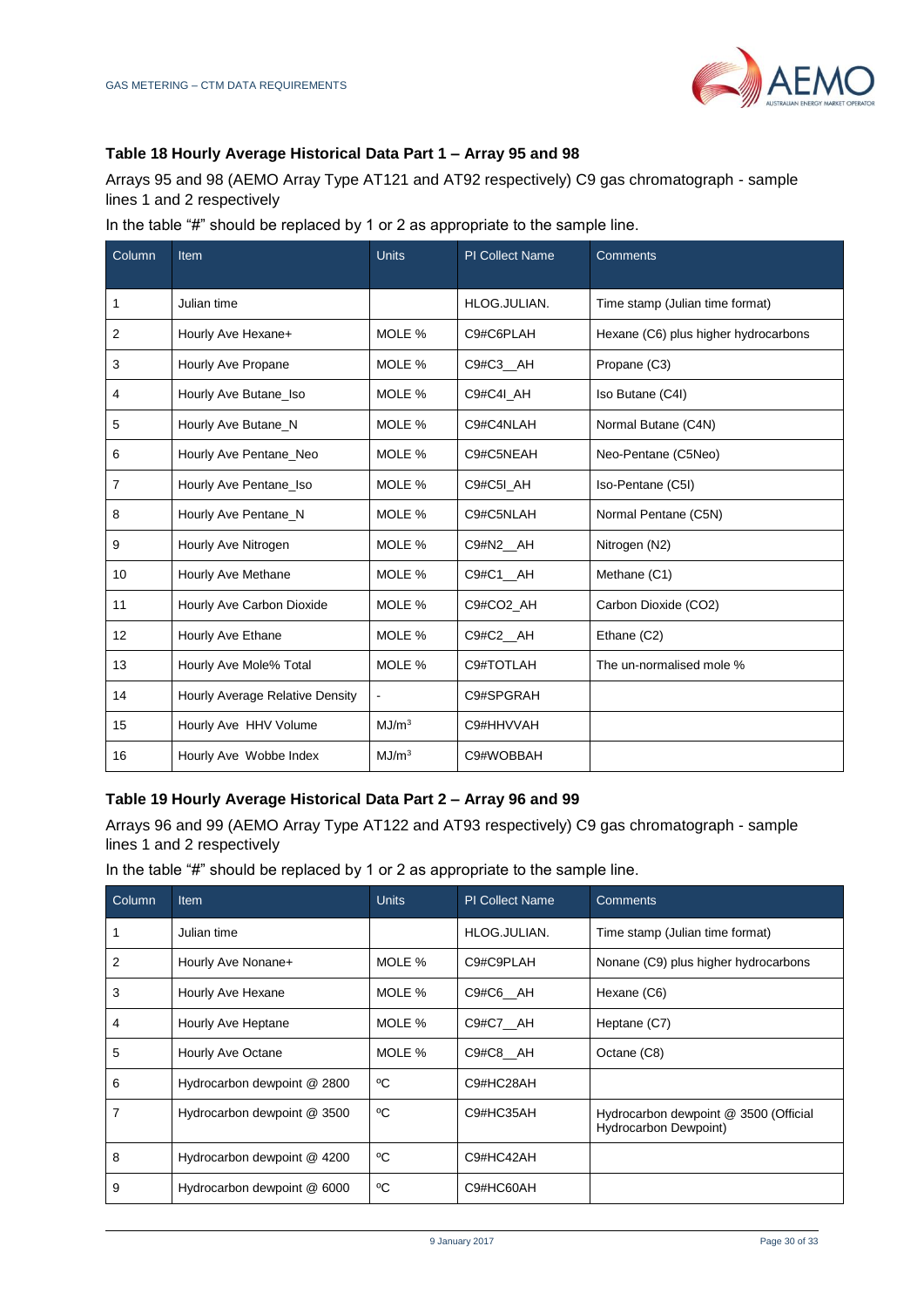

# **2.7 Real-time instantaneous readings by AEMO**

For transmission system operation and monitoring, and to assist with fault identification and rectification, AEMO needs to be able to obtain "current readings" from metering RTUs.

Transmission system operation and monitoring requirements vary with meter location and role. AEMO should be consulted about individual requirements for a particular site.

The minimum data required from a metering site as "real-time instantaneous readings" are listed in the table below.

#### **Table 20 Metering Real-Time Data**

In the table "xxxx" should be replaced by appropriate CTM name. For example

| Data                                  | <b>PI Collect Name Extension</b> | Comments                                                  |
|---------------------------------------|----------------------------------|-----------------------------------------------------------|
| RTU in calibration Mode               | .RTU.CTM.CALM                    | Digital "alarm" flag                                      |
| Mains Voltage                         | .SITE.MAINS.FLT                  | Digital "alarm" flag (not required at solar powered sites |
| <b>Battery Voltage</b>                | .BATT.RTU.VOLT                   | RTU supply battery (Volts)                                |
| I/O Card Fault                        | .RTU.xxxx.IOCF                   | Digital "alarm" flag                                      |
| Door Switch Security                  | .SITE.SECURITY.DORA              | Digital "alarm" flag - RTU door                           |
| Site Maintenance Alarm                | .SITE.GENRL_INSTRU.MNTA          | Digital "alarm" flag - system fault                       |
| <b>Pit Lid Switch</b>                 | .SITE.PIT.LIDA                   | Digital "alarm" flag                                      |
| <b>Pit Water Level</b>                | .SITE.PIT.WLHI                   | Digital "alarm" flag                                      |
| <b>Gas Pressure</b>                   | PIPE.CTM.GP                      | At meter (kPa)                                            |
| <b>Gas Temperature</b>                | .PIPE.CTM.GT                     | At meter $(° C)$                                          |
| <b>Energy Flow Rate</b>               | PIPE.CTM.ENRF                    | Energy flow rate (GJ/h)                                   |
| <b>Volume Flow Rate</b>               | .PIPE.CTM.CVFR                   | Volume flow rate (KSCM/h)                                 |
| <b>Meter Percent Capacity</b>         | PIPE.CTM.MCP                     |                                                           |
| <b>Reverse Meter Percent Capacity</b> | .PIPE.CTM.MCPR                   | Only required for meters with reverse flow                |
| <b>Reverse Flow Rate</b>              | .PIPE.CTM.RCVF                   | Only required for meters with reverse flow                |
| Reverse Energy Flow Rate              | PIPE.CTM.ENRR                    | Only required for meters with reverse flow                |

If the metering site includes a gas chromatograph, "real-time instantaneous" values for the readings in the following table are also required.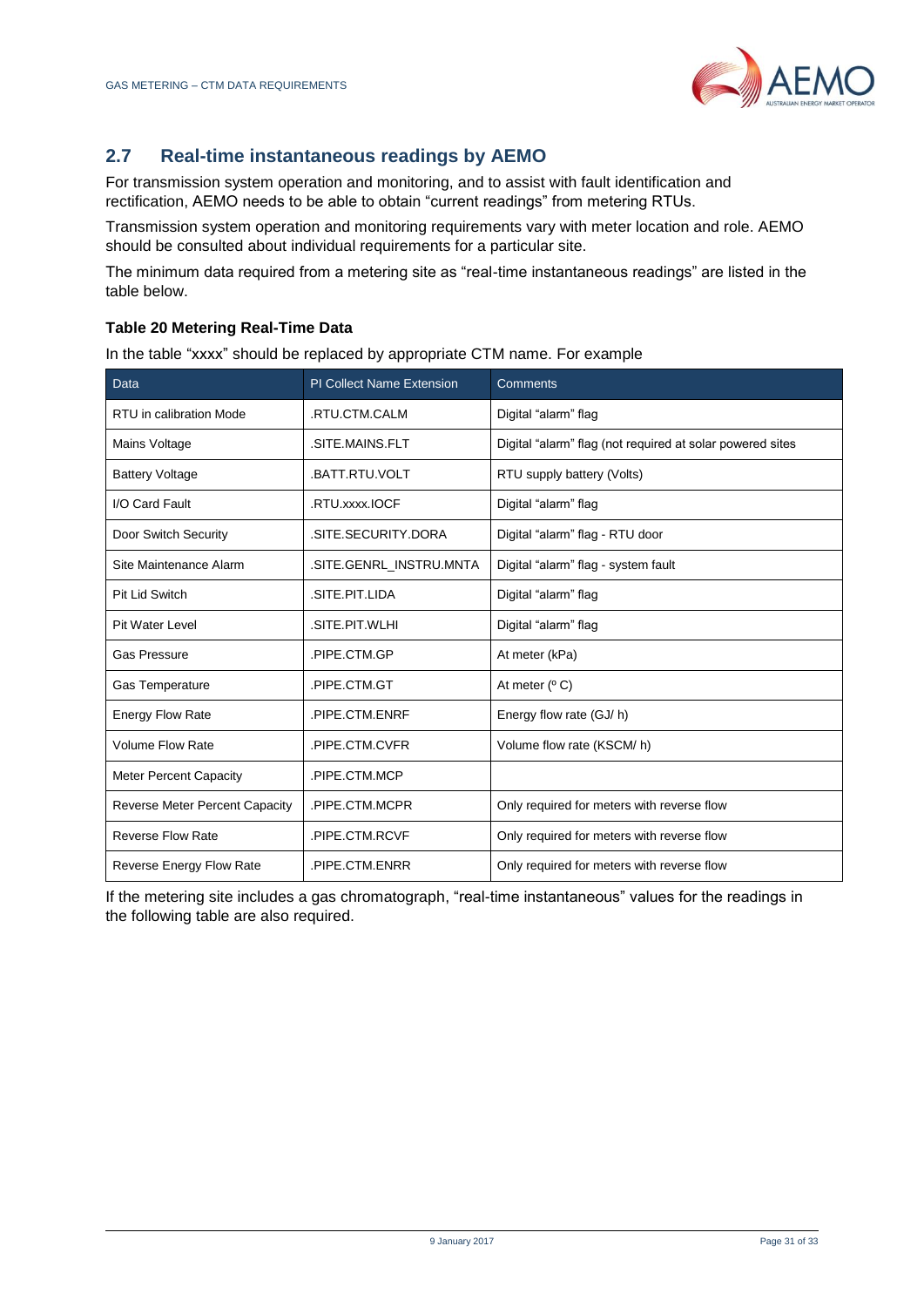

|  | Table 21 Gas Chromatograph Real-Time Data |  |
|--|-------------------------------------------|--|
|  |                                           |  |

| Data                    | <b>PI Collect Name Extension</b> | Comments                                                                    |
|-------------------------|----------------------------------|-----------------------------------------------------------------------------|
|                         |                                  |                                                                             |
| Methane(C1)             | .GC6.OFFICIAL.C1                 |                                                                             |
| Ethane(C2)              | .GC6.OFFICIAL.C2                 |                                                                             |
| Propane(C3)             | .GC6.OFFICIAL.C3                 |                                                                             |
| N-Butane(NC4)           | .GC6.OFFICIAL.C4                 |                                                                             |
| I-Butane(IC4)           | .GC6.OFFICIAL.IC4                |                                                                             |
| N-Pentane(NC5)          | .GC6.OFFICIAL.C5                 |                                                                             |
| I-Pentane(IC5)          | .GC6.OFFICIAL.IC5                |                                                                             |
| Neo-Pentane(NeoC5)      | .GC6.OFFICIAL.NEC5               |                                                                             |
| Hexane+(C6+)            | .GC6.OFFICIAL.C6+                | Hexanes plus higher hydrocarbons                                            |
| Carbon Dioxide(CO2)     | .GC6.OFFICIAL.CO2                |                                                                             |
| Nitrogen(N2)            | .GC6.OFFICIAL.N2                 |                                                                             |
| <b>Heating Value</b>    | .GC6.OFFICIAL.HV                 |                                                                             |
| <b>Relative Density</b> | .GC6.OFFICIAL.SG                 |                                                                             |
| Hexane(C6)              | .GC9.OFFICIAL.C6                 | Only required for C9 Gas Chromatograph                                      |
| Heptane(C7)             | .GC9.OFFICIAL.C7                 | Only required for C9 Gas Chromatograph                                      |
| Octane(C8)              | .GC9.OFFICIAL.C8                 | Only required for C9 Gas Chromatograph                                      |
| Nonanes+(C9+)           | .GC9.OFFICIAL.C9+                | Only required for C9 Gas Chromatograph. Nonanes plus<br>higher hydrocarbons |

At gas injection metering installations, gas quality monitoring and data requirements are specified in AEMO's "Gas Quality Standard and Monitoring Guidelines (DTS)".

#### <span id="page-31-0"></span>**2.8 Data provided by AEMO**

For CTMs that do not have provision for gas composition measurement on site, AEMO provides gas composition related data to be applied at metering installations. This data is provided based on the predicted gas source and the average gas travel time to the region of the metering installation.

Hourly average gas composition (up to C6+), relative density and (volume) heating value data are made available before each hour and are transmitted to the metering installation in time for the data to be used during the following hour.

The following table describes the data made available hourly and transmitted to the metering installations.